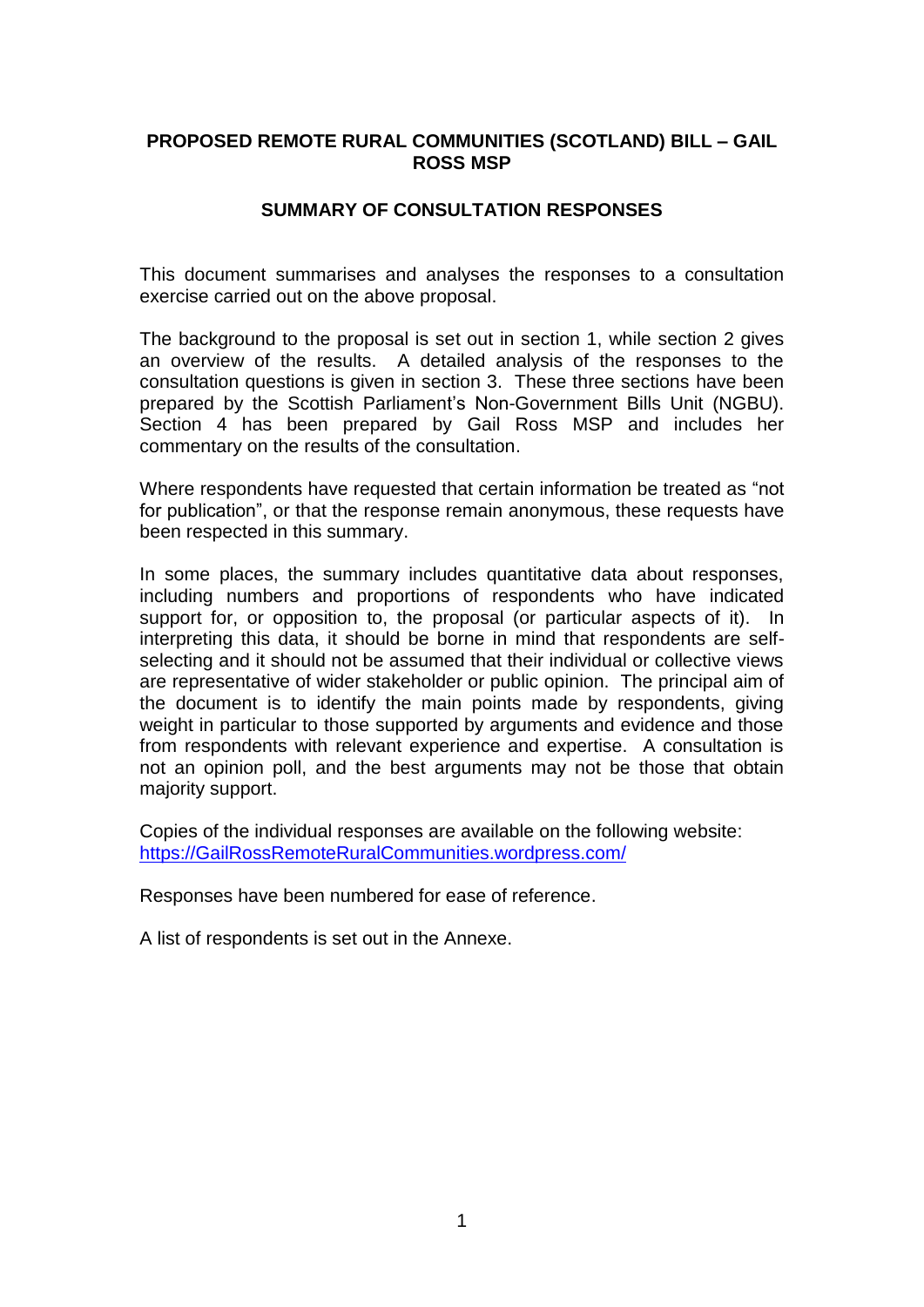## **SECTION 1: INTRODUCTION AND BACKGROUND**

Gail Ross MSP's draft proposal lodged on 25 October 2019 is for a Bill to:

#### **enhance the consideration given to remote rural mainland communities by public bodies in Scotland.**

The proposal was accompanied by a consultation document, prepared with the assistance of NGBU. This document was published on the Parliament's website, from where it remains accessible: <https://www.parliament.scot/parliamentarybusiness/Bills/12419.aspx>

The consultation period ran from 26 October 2019 to 31 January 2020.

The following 41 organisations were sent copies of the consultation document or links to it. The organisations included local authorities, plus third sector organisations, public sector organisations, representative organisations, local groups, and commercial organisations:

Local authorities Angus Council Clackmannanshire Council Dumfries and Galloway Council East Dunbartonshire Council East Lothian Council Falkirk Council Fife Council Highland Council Midlothian Council North Ayrshire Council Perth & Kinross Council Renfrewshire Council Scottish Borders Council Stirling Council

Other organisations COSLA Caithness Chamber of Commerce Community Land Scotland **Dounreay** Energy Action Scotland **Engender** Equality and Human Rights Commission in Scotland Highlands and Islands Enterprise Improvement Service Marine Conservation Society National Farmers Union, Scotland National Rural Mental Health Forum National Trust for Scotland **NatureScot**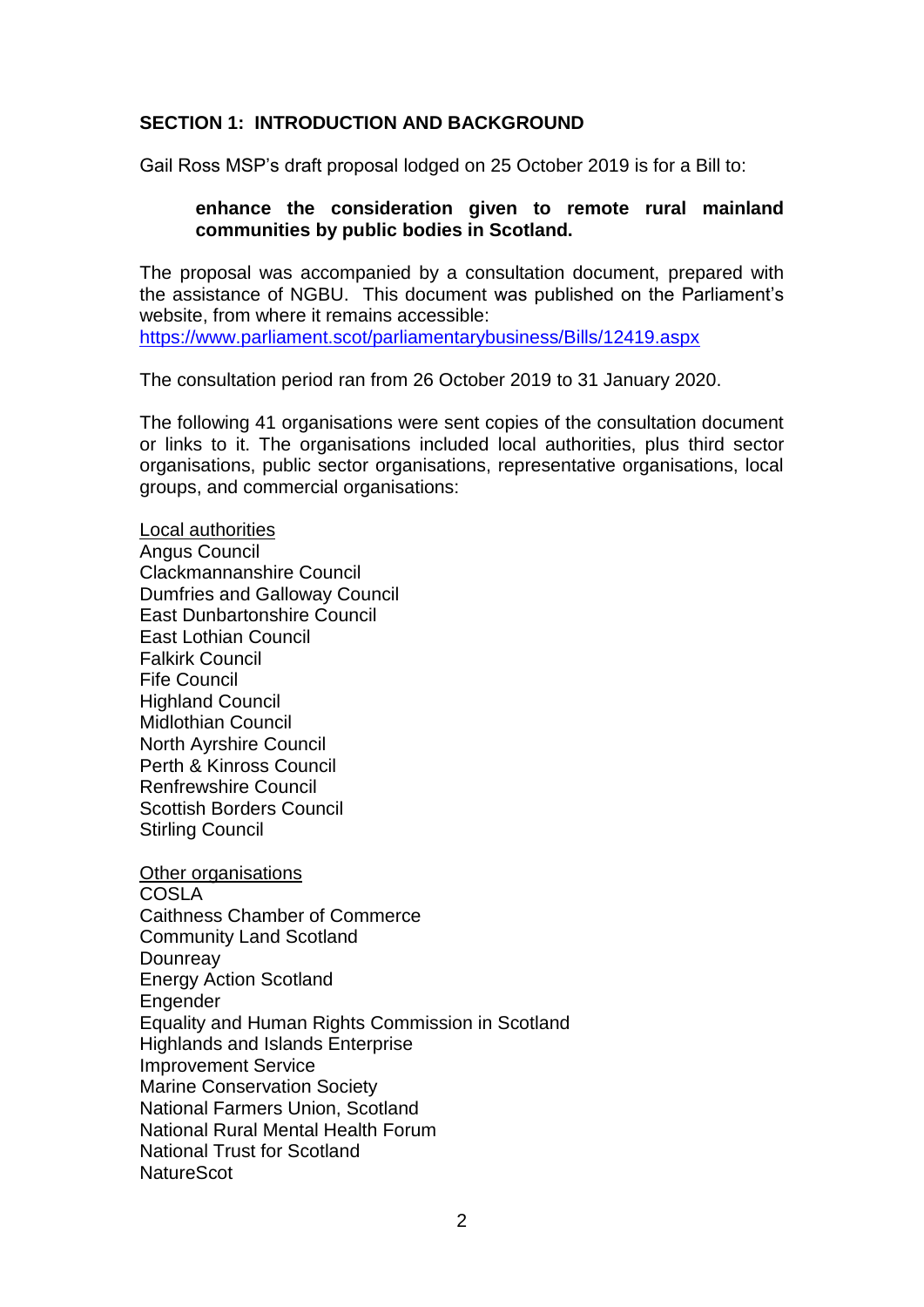Nourish Scotland Poverty Alliance Royal Highland and Agricultural Society of Scotland Royal Society for the Protection of Birds Scotland's Rural College Scottish Crofting Federation Scottish Enterprise Scottish Farming and Wildlife Advisers' Group Scottish Government Scottish Human Rights Commission Scottish Land & Estates Scottish Refugee Council Scottish Tenant Farmers Association Scottish Wildlife Trust Shelter Scotland Trussell Trust Women In Agriculture Scotland

As well as sending out invitations to complete the consultation, people were encouraged to complete the consultation via social media posts and through local news media.

A public meeting was held on Monday 28 October 2019 at the main chamber of Wick Town Hall which was attended by local councillors, business leaders, and other interested parties. The following day (Tuesday 29 October 2019) a consultation launch event was held at the Scottish Parliament in Edinburgh which was attended by MSPs, Scottish Government representatives, and other stakeholders.

Circulating the consultation was also discussed at the Cross Party Group for Rural Policy on 10 December 2019.

The consultation exercise was run by Gail Ross MSP's parliamentary office.

The consultation process is part of the procedure that MSPs must follow in order to obtain the right to introduce a Member's Bill. Further information about the procedure can be found in the Parliament's standing orders (see Rule 9.14) and in the *Guidance on Public Bills*, both of which are available on the Parliament's website:

- Standing orders (Chapter 9): <https://www.parliament.scot/parliamentarybusiness/26514.aspx>
- Guidance (Part 3): <http://www.parliament.scot/parliamentarybusiness/25690.aspx>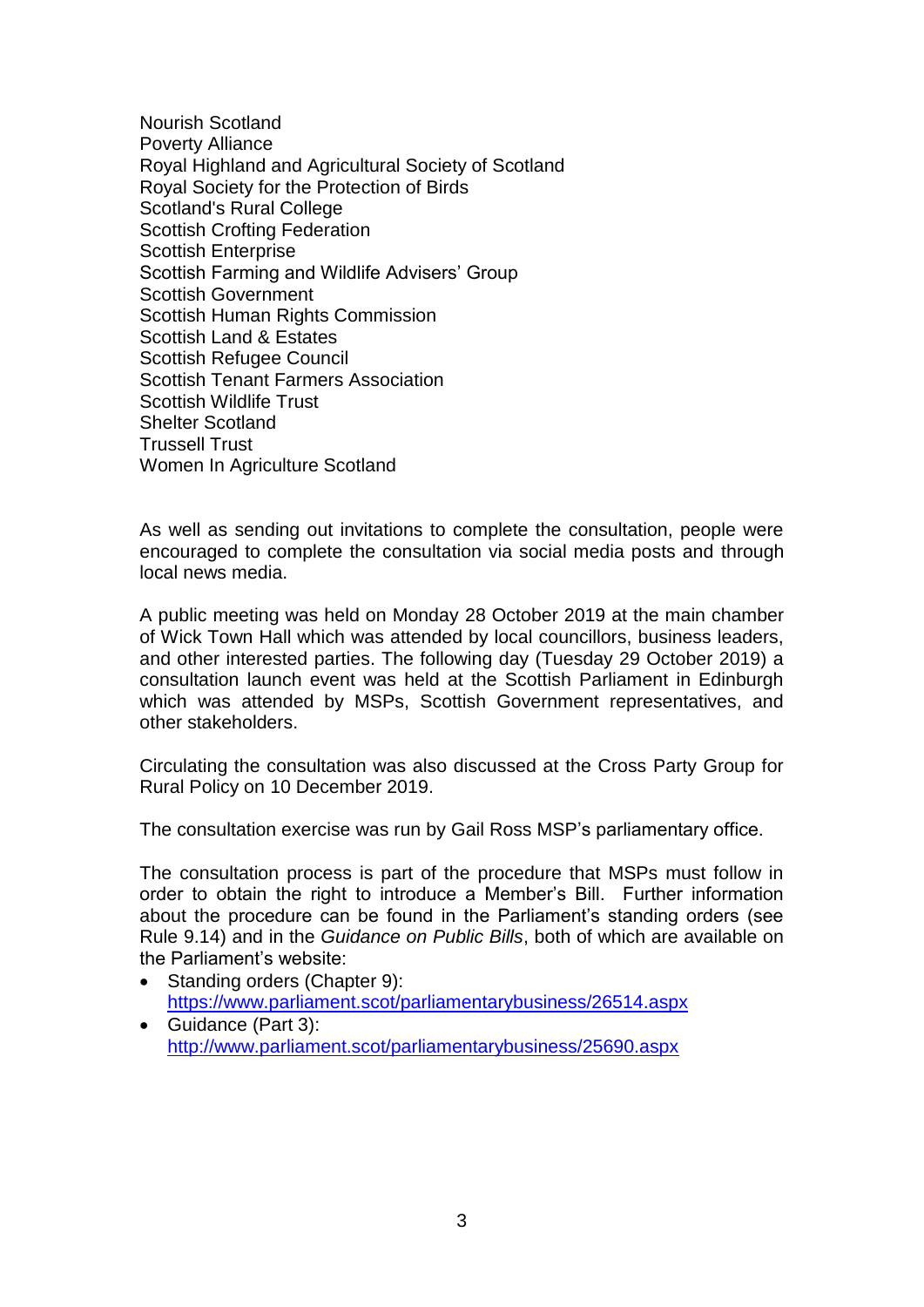# **SECTION 2: OVERVIEW OF RESPONSES**

In total, 173 responses were received.

The responses can be categorized as follows:

- 117 (68%) from private individuals (members of the public)
- Two (1%) from individual politicians (one councillor and one MSP)
- 30 (17%) from third sector organisations
- Nine (5%) from public sector organisations
- Seven (4%) from representative organisations
- Two (1%) from commercial organisations
- Six (3%) from other organisations.

Of those submissions:

- 49 (28%) submissions were anonymous
- 18 (10%) submissions were "not for publication".

The vast majority of respondents (95%) were supportive of the proposal's aim of enhancing the consideration given to remote rural mainland communities by public bodies in Scotland. This was reflected in responses from both individuals and organisations. A significant majority of respondents were in favour of remote rural proofing and of requiring the Scottish Government to produce a national remote rural plan. There was more of a mixed view on the question of whether exceptions should be made to allow the size of constituencies and wards in remote rural areas to differ from the criteria set out by the boundary commission, with around three-quarters of respondents considering that exceptions should be made.

Many respondents highlighted the issues facing remote rural communities such as a lack of sufficient service provision, a higher cost of living and depopulation. It was hoped that the Bill could address these problems by ensuring that the specific needs of remote rural communities are always considered when policy was being developed and funds allocated.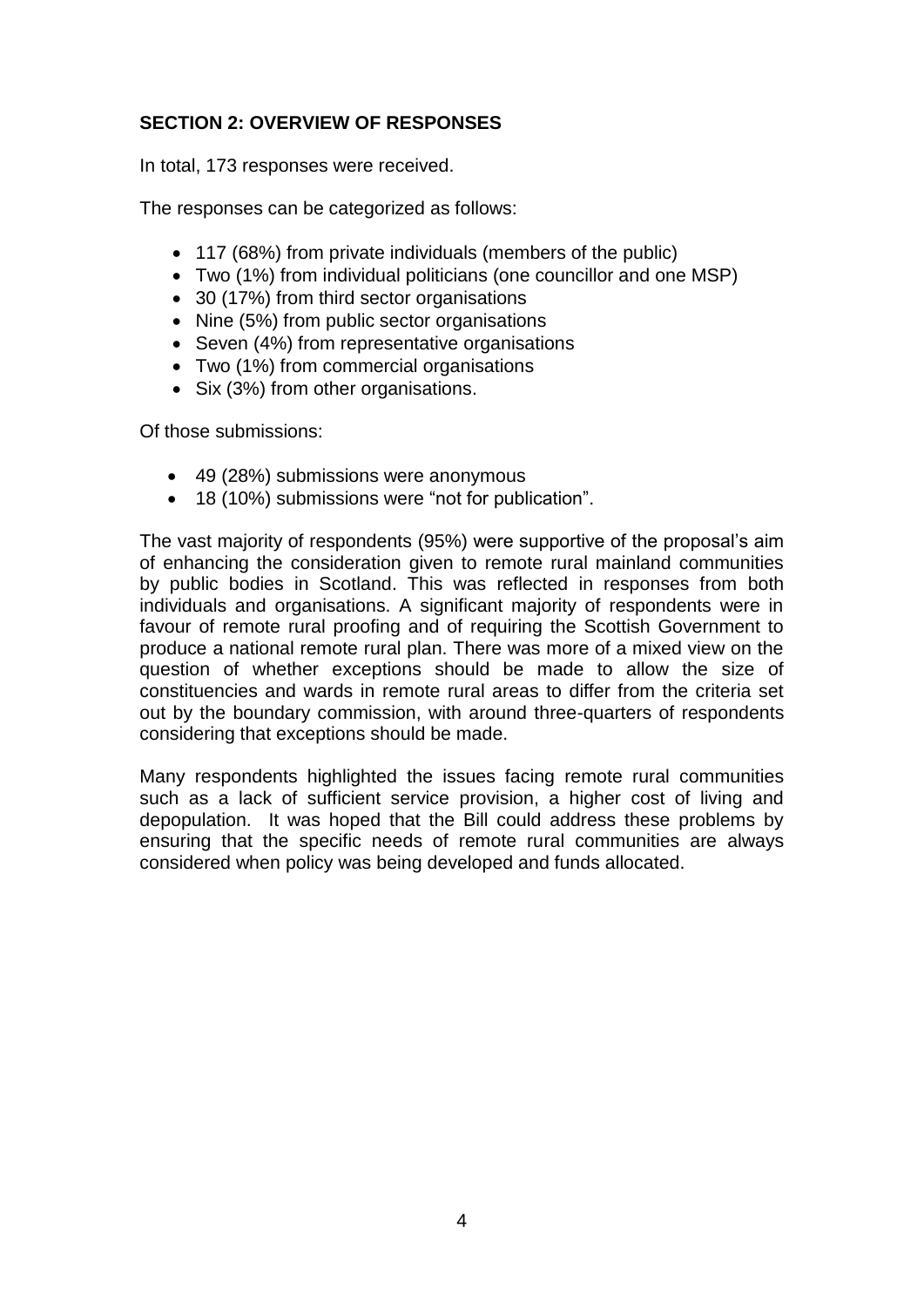## **SECTION 3: RESPONSES TO CONSULTATION QUESTIONS**

This section sets out an overview of responses to each question in the consultation document.

## **General aim of proposed Bill**

The consultation document outlined the aim of the proposed Bill and what it would involve. Respondents were asked:

**Question 1: Which of the following best expresses your view of legislating to enhance the consideration given to remote rural mainland communities by public bodies in Scotland? (Fully supportive / Partially supportive / etc.)? Please explain the reasons for your response.**

All 173 respondents answered this question. Of those respondents:

- 147 (84%) were 'fully supportive', whilst 19 (11%) were 'partially supportive';
- one (<1%) was 'neutral (neither supportive or opposed);
- one (<1%) was partially opposed;
- four (2%) were unsure;
- one (<1%) did not explicitly choose one of the options provided in the survey.

## **Reasons for supporting the proposal**

Many of the responses to this question detailed some of the challenges facing remote rural communities in Scotland, with hope expressed that the proposed Bill could go some way towards addressing the issues highlighted.

It was suggested that people living in remote rural communities often feel ignored by the UK and Scottish Governments, particularly when it comes to the formulation of policies and the distribution of funding. Some respondents made reference to the decline in population in remote rural areas, stating that a lack of adequate service provision is a contributing factor to this. An individual respondent, Sarah Cardno, stated:

"Rural areas of Scotland see continual centralisation of services, legislation that does not work or actively hinders rural life. Just as the UK Government thinks only of London and the south, so the Scottish Government only thinks of Glasgow, Edinburgh and the central belt. Rural people in the Highlands often have their views "listened to" but ignored as funding continually gets spent on urban areas such as Inverness, If the continued urban centralisation and domination in policy and legislation continue, there will be no rural population left, simply holiday homes in empty villages and towns as people move to where their voices and opinions may actually be heard". (Response no, 77, ID 129937360, Sarah Cardno)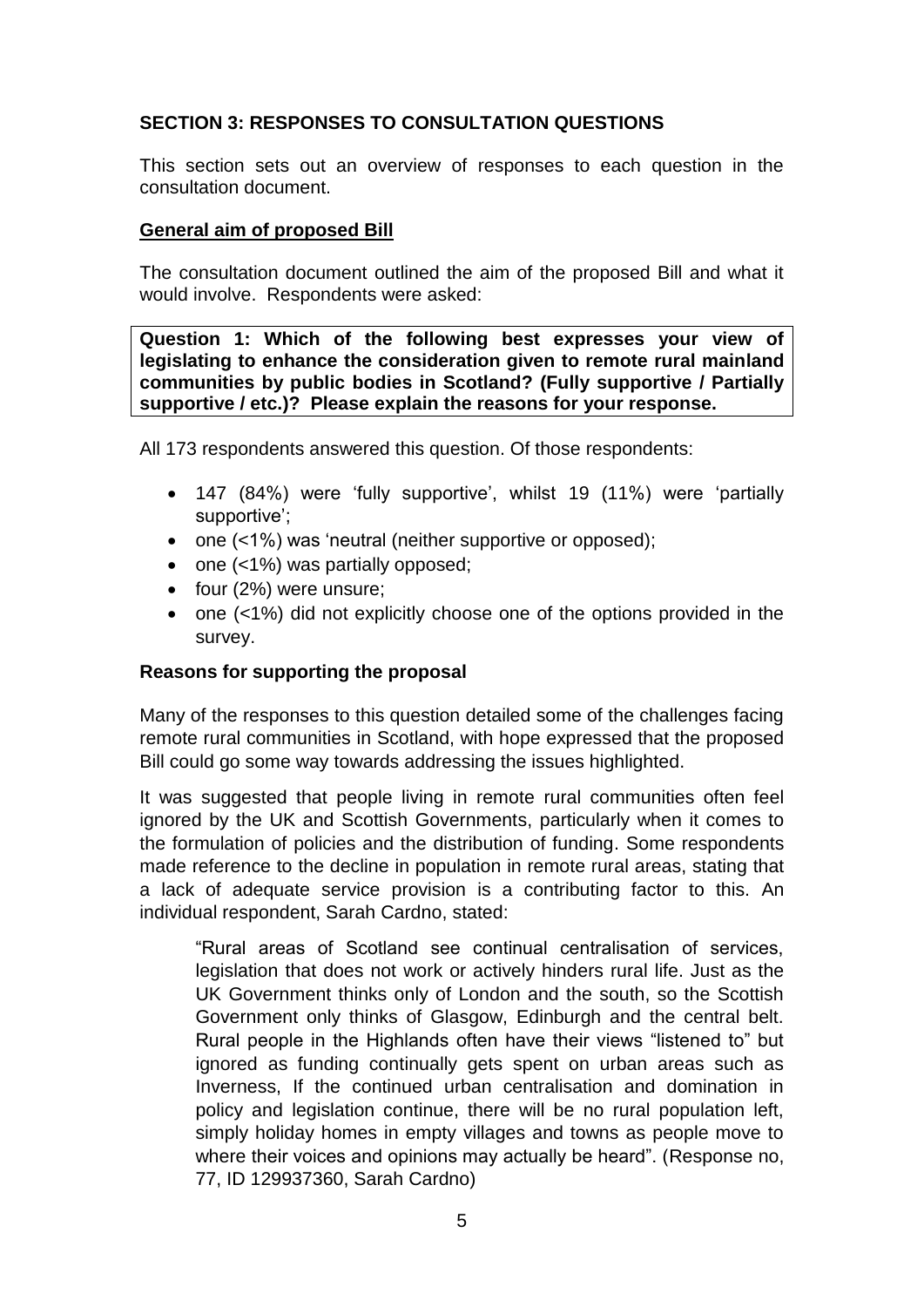One anonymous respondent emphasised the lack of funding in remote rural communities as a considerable problem which needs to be addressed:

"Remote rural communities are hugely underfunded – funding seems to be based on population, which is fine in one sense, but costs are much higher in remote areas (even with subsidy on petrol, prices are around 10p a litre cheaper in towns than here). Ambulances need to travel 100+ miles to get patients to hospital, roads are poorly maintained…. budget cuts mean gritting is not done in advance of children travelling 40 miles to high school." (Response no 38, ID: 134873595, Anonymous)

Others highlighted the issue of isolation, as people are forced to travel long distances for employment or move away from the area altogether, often leaving behind an older population which may struggle to access health services or other support. (Response no 89, ID: 130538679, Killin and District Volunteer Car Scheme)

Reference was also made to the Islands (Scotland) Act 2018 ("the Islands Act") which includes measures intended to support the needs of Scotland's islands. Gail Ross' proposed Bill will include similar measures intended to benefit remote rural communities. Several respondents welcomed this and hoped that the Bill could have a similar impact to that of the Islands Act.

Others, whilst supportive of the proposal, felt that the powers included should be extended to cover all of rural Scotland, rather than being limited to areas considered to be remote. The National Rural Mental Health Forum stated that:

"We are supportive of this Bill but consider that the powers should extend to all of rural Scotland and not just the remote rural areas. That is accessible rural also. The current definitions do not take into account the mobility or lack of mobility some may have in remote rural areas and accessible rural areas. The definition of remote rural is of someone living more than half an hour's drive from a town, but if you live, for example, 20 minutes' drive from a town and don't have a car, you will be more disadvantaged than someone that may be 40 minutes from a town who has car access." (Response no 122, ID:133575050)

**Question 2: What do you think would be the main practical advantages and disadvantages of the proposed Bill?**

One hundred and fifty-eight respondents (91% of the total) answered this question.

## **Advantages**

A number of respondents were hopeful that the proposed Bill could lead to a de-centralisation of decision-making. This would allow remote rural communities to have more say on matters that affected them, and for the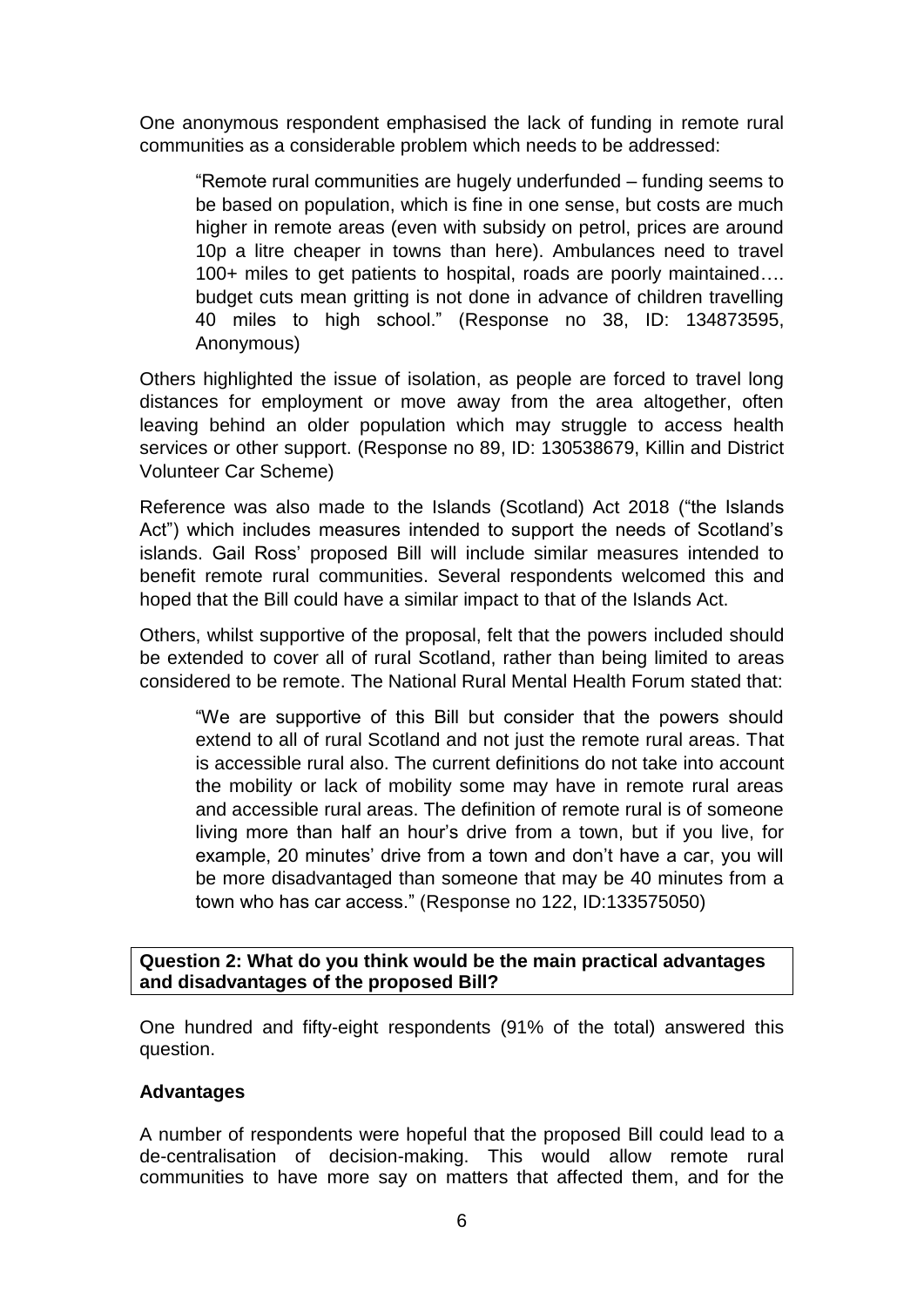needs of different communities to be taken into account. The Caithness Chamber of Commerce stated:

"The obvious practical advantage would be to reduce the impact of centralised decision-making on remote rural communities. This might mean, for example, that levies intended to address issues in dense urban communities (such as the Workplace Parking Levy) would have to contain considerations as to their potential impact on remote rural communities. We might also reasonably expect to see the Bill resulting in a greater devolution of decision-making to local areas themselves and allow greater leeway for local partnerships to develop solutions which work for their own community." (Non-SS response no 1)

Similarly, it was considered that the Bill would give recognition to the challenges facing remote rural communities. The Development Trusts Association Scotland noted this in its response:

"The main advantage of the Bill would be to raise awareness about the particular challenges which remote rural communities face, and ensure that these are considered during the design and implementation of any legislation which impacts, or potentially impacts on these communities. Depopulation is a major challenge for Scotland and merits greater attention and priority on the political agenda. This will in turn embolden and support the efforts of local communities to do whatever they can at their end to create housing and economic opportunities, and find creative solutions which address other practical problems and issues which exist at a local level." (Response no 133, ID: 134676375)

Appin Community Development Trust also made reference to depopulation in its response, a problem it considered the Bill may be able to mitigate:

"It will help reduce the continued population decline in our community. It will help redress the demographic balance by in particular enabling younger families to live in our community, as well as enabling older people to remain at home. Note: the proportion of our population over the age of 65 is 33% which is much higher than the national average." (Response no 91, ID: 131415660)

Some respondents felt that, by requiring public bodies to properly assess the needs of remote rural communities, the Bill would be a step towards placing such areas on a level playing field with urban communities. It was considered particularly helpful by some respondents that the requirement to consider remote rural areas in policy-making was to be enshrined in legislation thus making it a legal requirement.

## **Disadvantages**

Some respondents were concerned that the Bill may try and define remote rural communities as one homogenous group and, as a result, fail to take into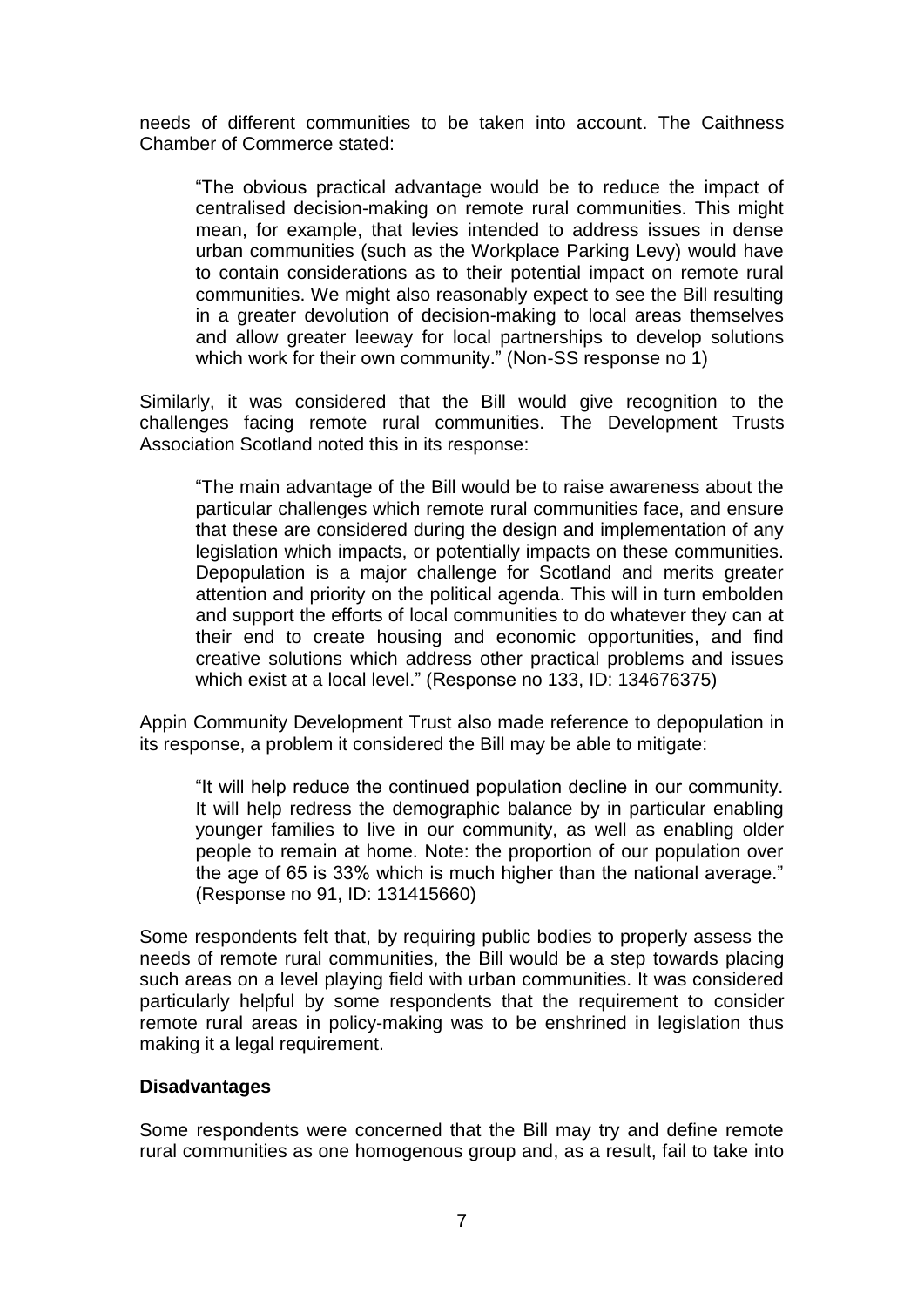account the varying needs of different communities. One individual respondent, Charlotte Mountford, stated:

"It must be noted that a homogenous approach to all rural remote communities will prove challenging - a remote community in Sutherland is different to one in Dumfries and Galloway just as Shetland is different to Skye when considering the Islands bill. The bill should attempt to [be] flexible and responsive rather than one size fits all" (Response no 83, ID: 130408812)

Others expressed concern that it would be difficult to define what constitutes a remote rural community and thus which areas the proposed Bill would apply to, or not apply to, with Samaritans Scotland noting:

"One challenging aspect of the proposed Bill is how remote rural communities should be defined and where the 'cut off' point for statutory protection should be. … As the consultation paper itself acknowledges, there may be people living in communities which meet the definition of remote rural, where residents do not feel remote, when those living in accessible rural communities may …. People's perceptions and experiences of remoteness may be influenced by a range of factors, including car ownership, availability and affordability of public transport, and the range of activities and spaces that exist within and close to where they live. It is also important to consider the role that socio-economic inequalities may play in shaping people's experiences of remoteness, as those on lower incomes may be more likely to rely on public transport and be at greater risk of fuel poverty." (Response no 162, ID:134965634)

A view was expressed that the measures included in the proposed Bill may add unnecessary layers of bureaucracy or cause an increase in workload and pressure on local authorities. Scottish Land and Estates stated:

"In terms of disadvantages, the proposals may require a significant increase in workload for local authorities already under considerable resource pressure. We also reiterate the point that where a community sits just outside a remote rural 'designation' there is a risk that it will become disenfranchised." (Response no 147, ID:134914058)

## **Question 3: Which of the following best expresses your view of placing the concept of Remote Rural Proofing into legislation?**

One hundred and seventy-one respondents (98% of the total) answered this question. Of those respondents:

- 142 (84%) were fully supportive and 23 (13%) were partially supportive;
- three (2%) were unsure;
- one (<1%) was neutral;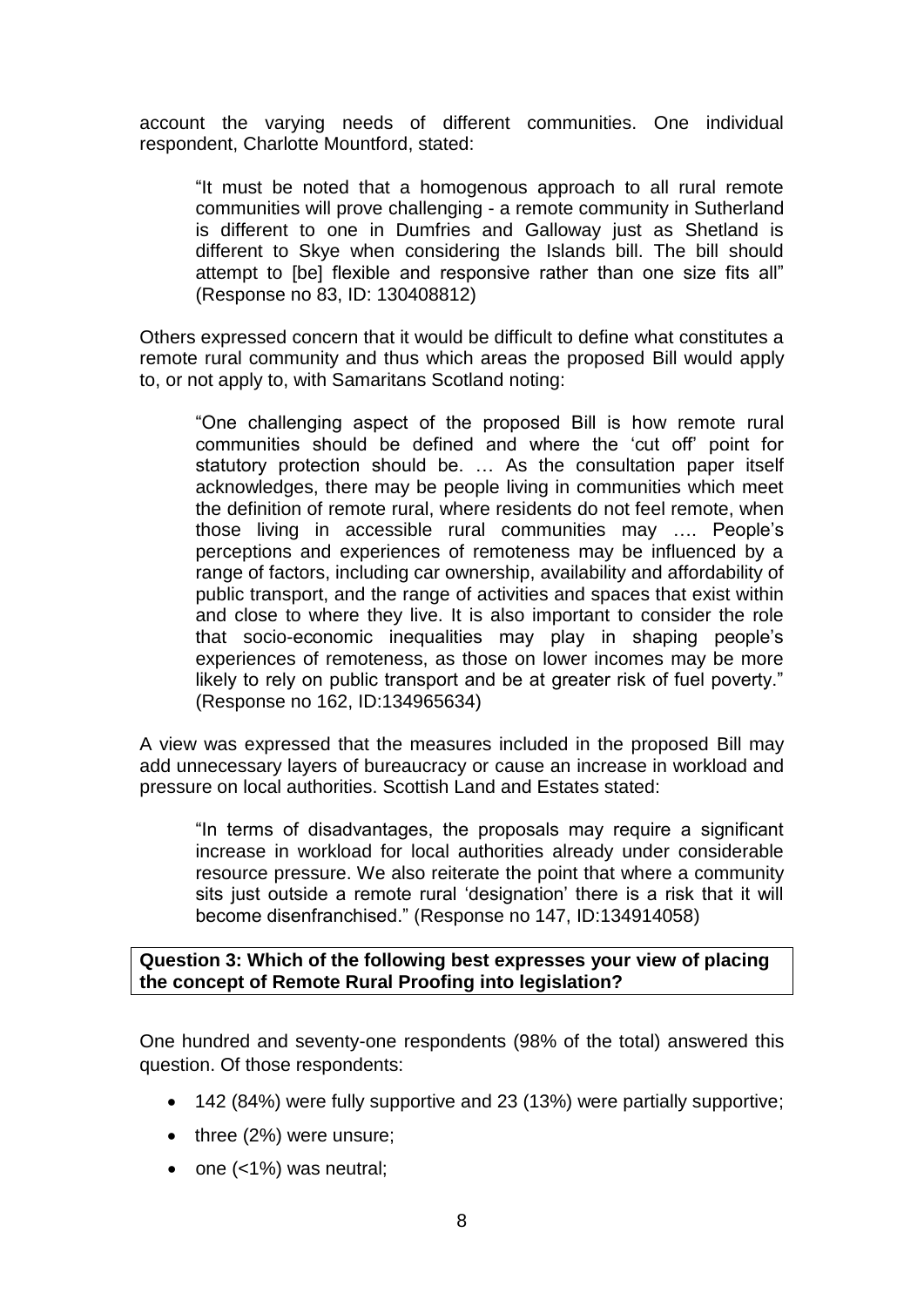• two (1%) were partially opposed.

Reference was again made to the specific challenges facing remote rural communities, with an expectation that building remote rural proofing into future policies would help improve matters. The lack of input that remote rural communities have regarding service provision was frequently referred to. One respondent, Tamara Hicks, discussed this in relation to the NHS:

"Demographically we currently have very little influence on centralised service decisions, in particular the NHS. We need stronger remote rural considerations as the lack of services have a huge impact on our lives, safety and health given the distances involved. I hope that the proposal [for] rural proofing will enhance the quality of our lives in this and many other areas." (Response no 71, ID: 129858658)

Other issues particularly affecting remote rural areas, such as isolation and problems accessing local services, were cited as reasons that remote rural proofing was required. Paths for All considered that such issues could have a negative impact on the health and wellbeing of individuals:

"As members of the National Rural Mental Health Forum, and with the proviso that the Bill covers accessible rural as well as remote rural areas, we would be supportive of the Bill. Rural communities in Scotland face specific challenges – such as social isolation and access to sustainable transport (as well as local services) which can impact their overall health and wellbeing, and with rural communities accounting for a fifth of the Scottish population, the scale of this impact should not be underestimated. By bringing this Bill into legislation, the decision-making process would be more likely to result in equitable outcomes for those in rural communities." (Response no 137, ID: 134766926)

It was considered that placing remote rural proofing into legislation would help ensure that the challenges facing remote rural areas were properly acknowledged and addressed, giving extra protection to often fragile communities. The James Hutton institute stated:

"Given the unique challenges they face, it is important that the implications for remote rural areas are considered when designing policies, so that a) any disadvantages they might introduce are addressed, and b) potential benefits are identified and harnessed. However,,….while greater consideration of the characteristics and needs of remote rural areas within decision making and policy implementation is welcome, it is also important to recognise the significant diversity of remote rural areas. This includes a range of socio-economic and demographic characteristics, and the resources, assets and expertise available for development. 'Remote rural proofing' should be accompanied by commitment to local-level consultation and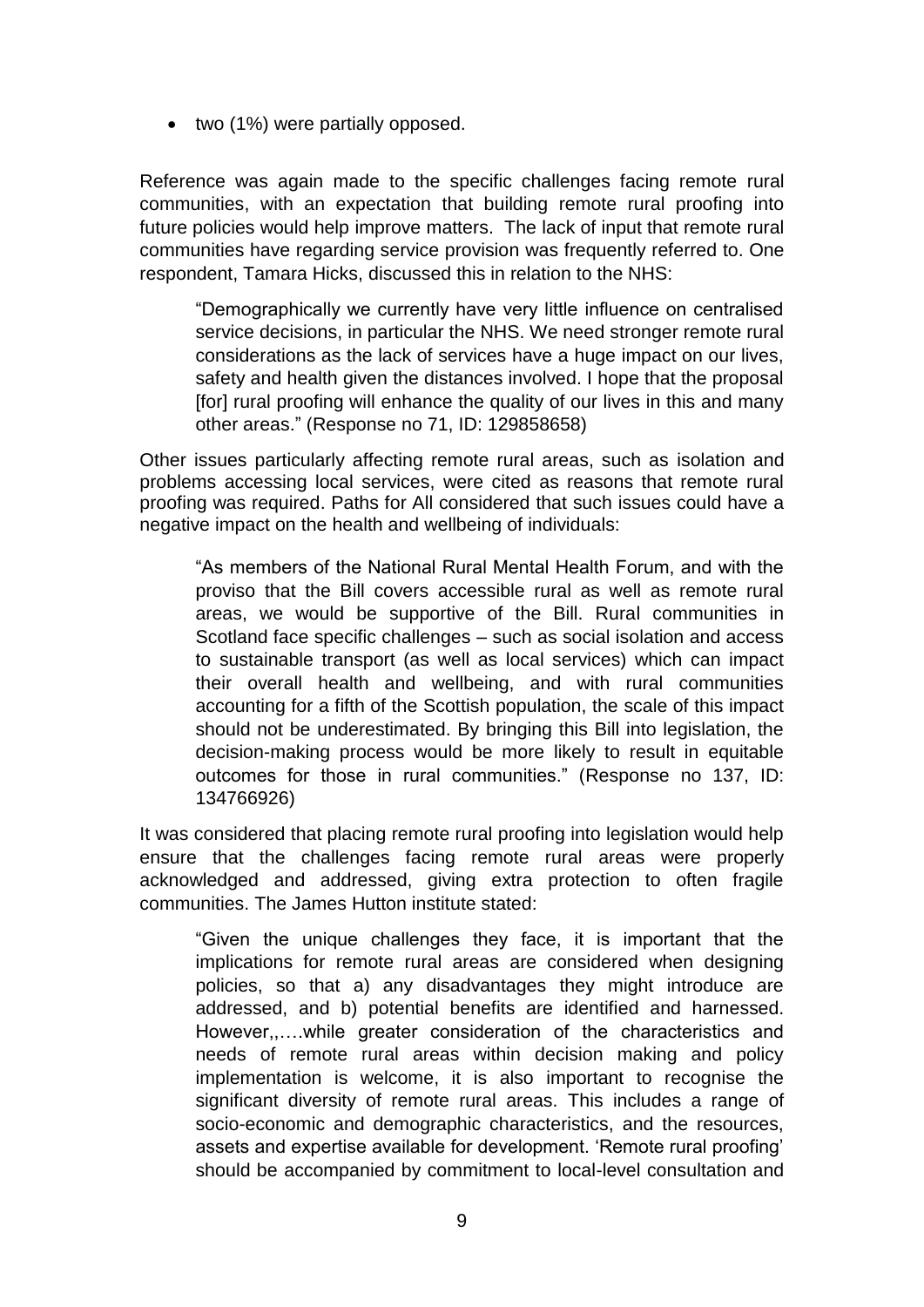building knowledge to inform effective policy interventions." (Response no 165, ID: 134299456)

Some respondents made reference to 'island proofing' which is provided for in the Islands Act. Applecross Community Company, among others, pointed out that those issues which affect island communities can also be faced by mainland, remote rural communities (Response no 136, ID: 132987786, Applecross Community Company) The Law Society of Scotland considered that provisions relating to remote rural proofing should match those in the Islands Act. This would ensure consistency and make clear that those who do not adhere to the legislation will face consequences. (Non-smart survey response no 3, Law Society of Scotland)

**Q4. Which of the following best expresses your view of giving Scottish Ministers power to issue statutory guidance to other relevant public bodies related to Remote Rural Proofing which they would be required to adhere to in exercising their functions and duties?**

One hundred and seventy-two respondents (99% of the total) answered this question. Of those respondents:

- 129 (75%) were fully supportive and 30 (17%) were partially supportive;
- six (3%) were neutral;
- three (2%) were fully opposed and one (<1%) was partially opposed;
- three (2%) were unsure;
- one (<1%) did not explicitly choose one of the options provided in the survey.

## **Q5. If Scottish Ministers had such a power, which public bodies should it apply to, and in relation to which of their functions and duties?**

One hundred and forty-eight (85% of the total) answered this question.

A variety of public bodies were cited, including those which, have responsibility for, or work in the areas of:

- Local government
- Health
- Education
- Policing
- Transport
- Housing
- Utilities including banks and post offices.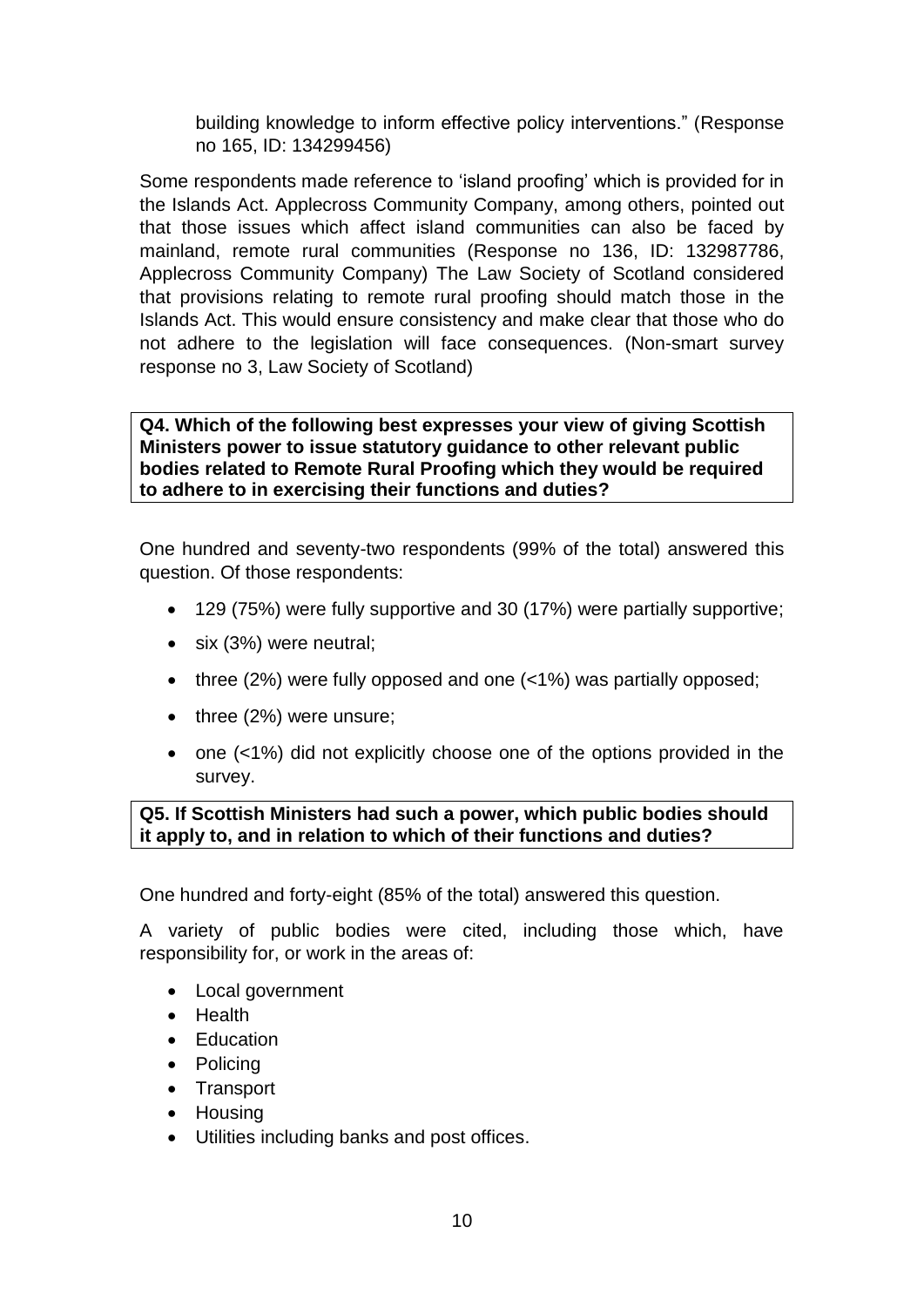SLAED Rural Group was of the view that statutory guidance should apply to all public bodies who have responsibility for delivering services, either to remote rural areas or to the whole of Scotland:

"It should apply to all public bodies with a responsibility for delivery of services in rural and remote areas, or across the whole of Scotland, to allow for a holistic approach, where all agencies are committed or encouraged to work more closely together to enable more added value to be delivered at the local level. To fulfil the opportunities that could be afforded by this legislation cannot be a tick box exercise. (Response no 159, ID: 134951081)

Similarly, George Farlow felt that any public body responsible for delivering services, or in receipt of public grants or funding, should have to report to the Scottish Government if they failed to adhere to the guidance. (Response no, 168, ID: 134990179, George Farlow)

Reference was again made to the Islands Act, with the Law Society of Scotland suggesting that the list of public bodies should mirror those contained in that Act. (Non-smart survey response no 3, Law Society of Scotland)

Scottish Land & Estates considered that it may not always be necessary for a full remote rural proofing exercise to be undertaken in every instance:

"We would support the principle of ensuring that all public bodies are required to 'Remote Rural Proof' when exercising their functions. However, we recognise that this might not be necessary in every case. Measures could be taken to ensure that significant public sector contracts or procurement activity, undertaken using public money, are subject to a remote rural impact assessment where appropriate." (Response no 147, ID: 134914058

**Q6. Do you agree that councils that serve remote rural areas currently have sufficient powers to deliver positive outcomes for their communities?**

One hundred and seventy-two respondents (99% of the total) answered this question. Of those respondents:

- 34 (20%) agreed that councils have adequate powers to deliver positive outcomes for their communities;
- 88 (51%) considered that councils do not have adequate powers;
- $\bullet$  47 (27%) did not know:
- three (2%) did not explicitly choose one of the options provided in the survey.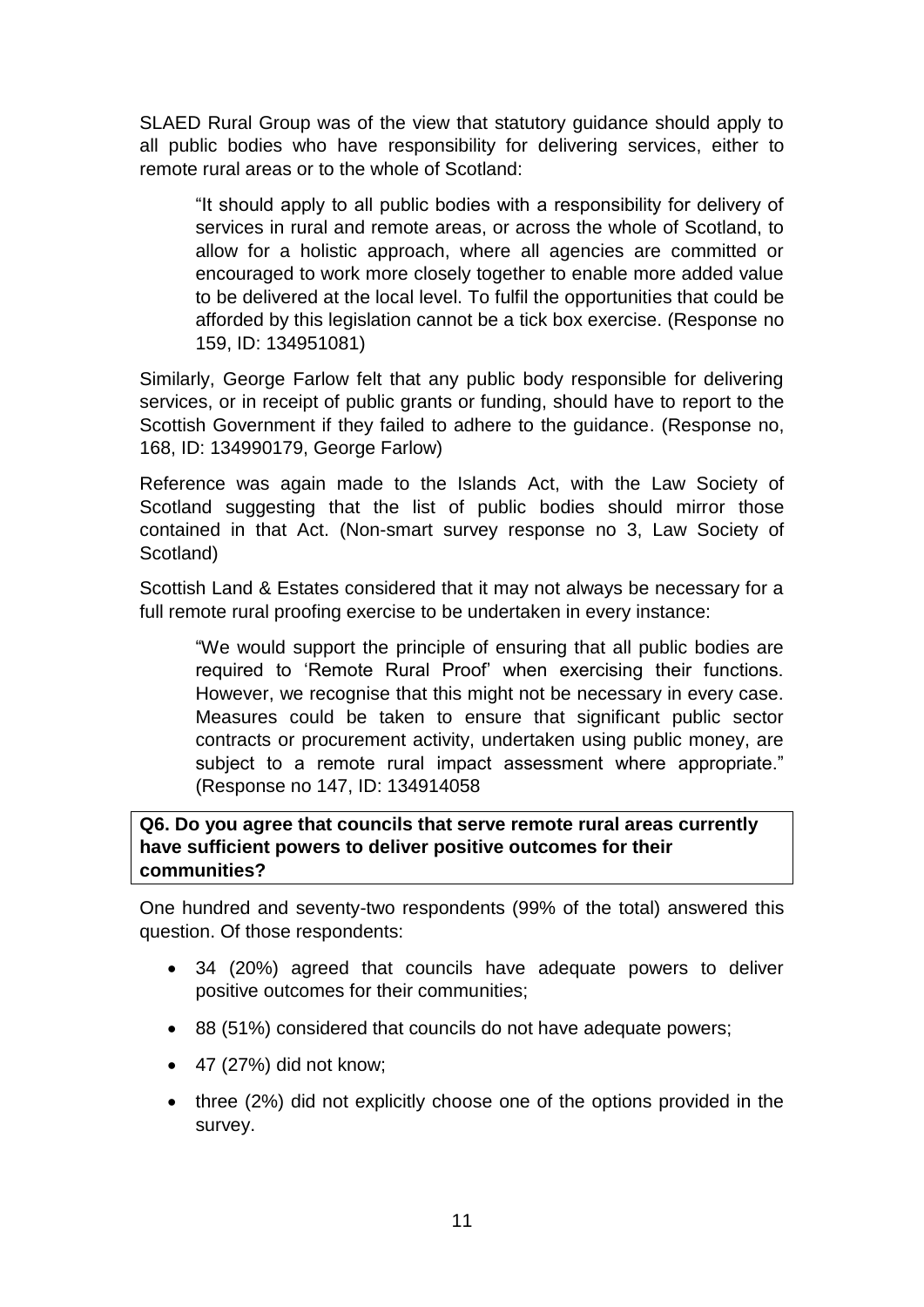## **Councils have sufficient powers to deliver positive outcomes**

Some respondents were of the view that councils already had sufficient powers, and that increased funding was required rather than further powers:

"Councils already have sufficient powers. The issue is that they do not have sufficient funding to utilise their existing powers to deliver services to the level that they and the communities may wish. The lack of additional funding to service remote rural areas means that they cannot be supported as we would like at times. If there was legislation around this, including funding from the Scottish Government or Westminster, then it would ensure the voices of the few were heard. It is crucial however that in forming legislation that it adds to the current frameworks and there are already many powers available to Local Authorities. New Acts should not include powers that are in essence unfunded duties as seen with the recent Transport and Planning Acts. Communities contact the council to express their concerns of the limited services they perceive they currently receive from paying their council tax, including lack of gritting/snow clearing, street lighting, bin collections from end of rural roads, lack of grit bins and pick-up points for children and safe routes for schools via rural routes. (Response no 145, ID: 134898655, Aberdeenshire Council)

Others questioned how councils were exercising the powers available to them:

"They may have sufficient powers, but do not sufficiently exercise them whilst supporting and better funding large towns and cities, which swallows up]resources disproportionately and does not support urban areas with any level of equality. There may be a need for greater governmental guidance/direction and funding." (Response no 112, ID: 130538679, Killin and District Volunteer Car Scheme)

One anonymous respondent felt that local councils were perhaps more in need of awareness of the important issues rather than powers:

"Not necessarily additional powers but additional awareness. For example, Highland Council already has powers of legislation in various areas but often focuses on the provision of services within Inverness and not so much the remote and rural areas. Committee and councils don't always listen and fully take into account the voice of local councillors." (Response no 34, ID: 134478506)

## **Councils do not have sufficient powers to deliver positive outcomes**

Many of the points made by those who responded in this way are similar to those discussed above. Some who chose this option were of the view that although local authorities have powers they are not utilising them appropriately. One respondent wrote: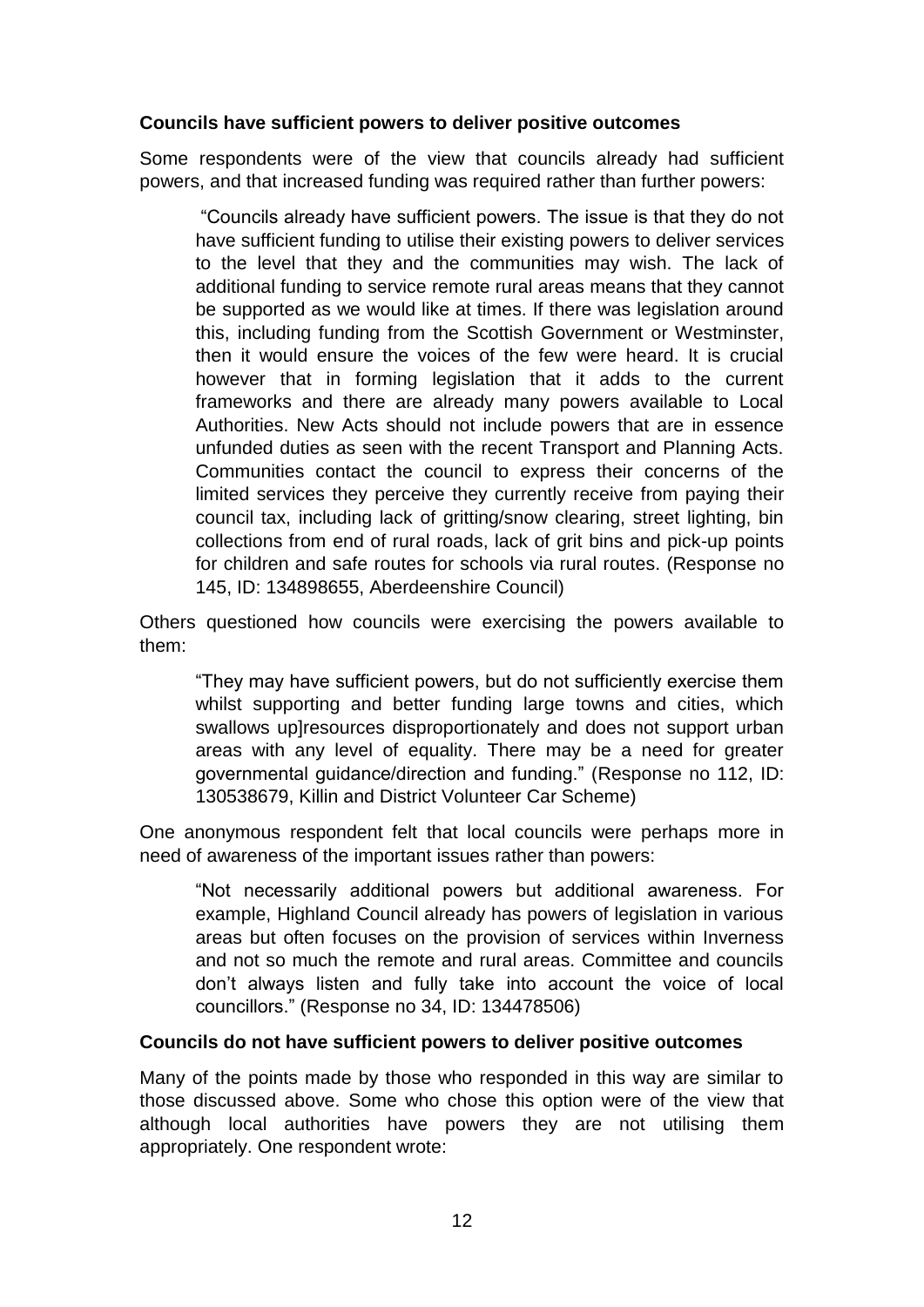"To clarify, the powers are probably there, however the focus is more on the populated areas, potentially due to budgetary restrictions and a lack of efficiency in providing services rather than a lack of powers." (Response no 3, ID: 129916511, Anonymous)

Other respondents considered that the source of many problems facing remote rural communities is a lack of funding as opposed to a lack of legislative power (for example response no 152, ID: 134939128, Bettyhill, Strathnaver and Altnaharra Community Council)

A couple of respondents considered that the geographical areas covered by the councils were too large for the powers held to be sufficient:

"They're too big – having the centre of the council services in Inverness which is 100 miles south of where a large part of the rural population lives is just ludicrous – the needs of the rural communities are totally different. Breaking up this area into smaller councils or similar legislative bodies would put the power back into the communities where it belongs and mean that local people get to make the decisions about the things that affect them, while knowing that they understand the ramifications of those decisions. (Response no 8, ID:130452969, Anonymous)

## **Q7. Which of the following best expresses your view of requiring the Scottish Government to prepare a 'National Remote Rural Plan?'**

One hundred and seventy-two respondents (99% of the total) answered this question. Of those respondents:

- 138 (80%) were fully supportive and 24 (14%) were partially supportive;
- four (2%) were neutral;
- three (2%) were fully opposed and one (<1%) was partially opposed;
- one (<1%) was unsure;
- one (<1%) did not explicitly choose one of the options provided in the survey.

## **Supportive**

It was considered by many respondents that a remote rural plan is something which has been needed for a long time in order to address issues such as depopulation. A number of those supportive of the idea of a National Remote Rural Plan emphasised the need for consultation to take place with relevant stakeholders:

"Remote rural areas are in a state of crisis with the sustainability of many communities in question. Great care will have to be taken to ensure that whatever plan is devised really does address the needs of these areas and does not give rise to some sort of dispersed national park which accentuates tourism and scenery too powerfully. Thus, the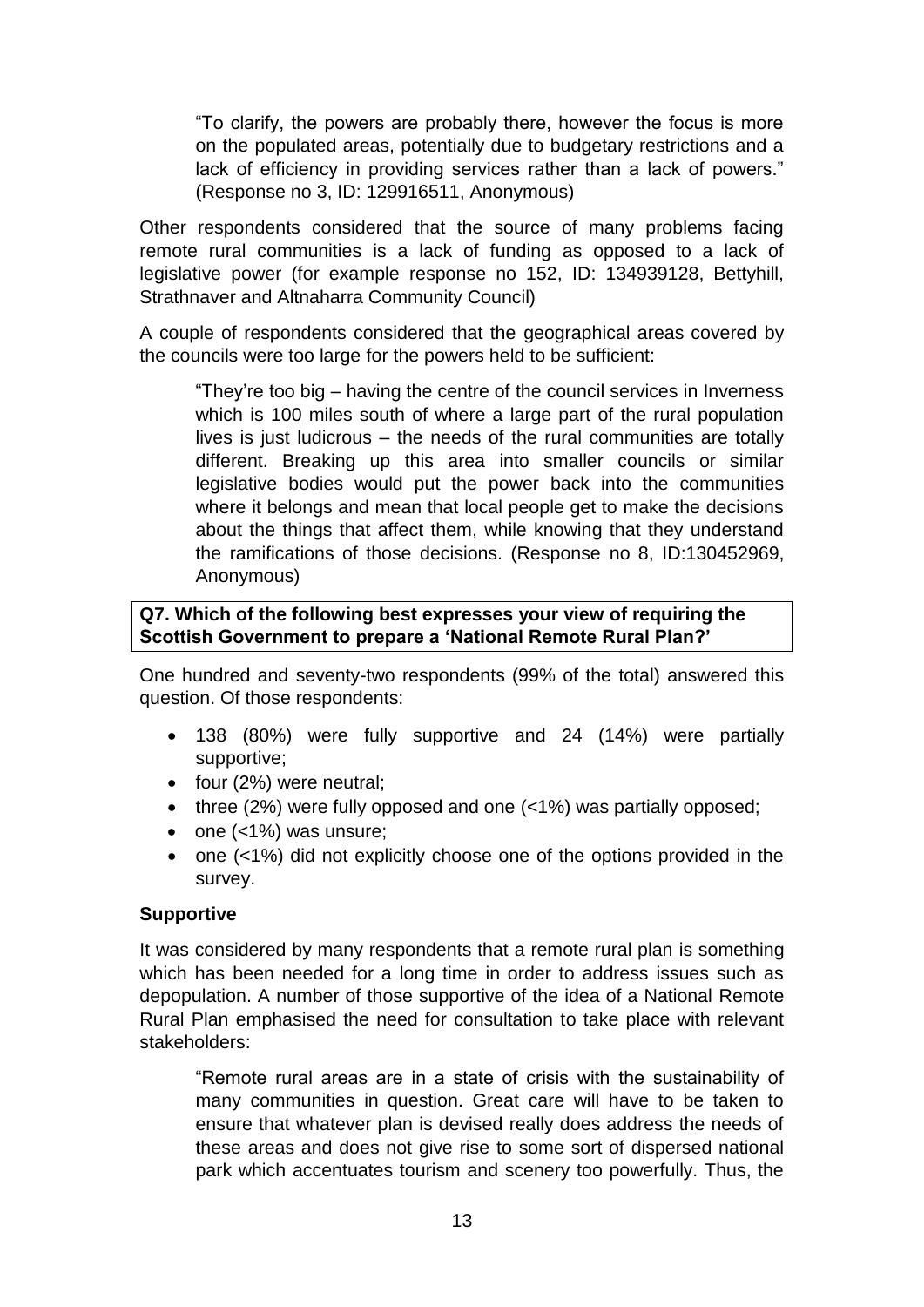compilation of the plan would require meaningful consultation though we are acutely aware of how difficult it is to achieve that in places where even sustaining Community Councils is a struggle and where the population may be suffering from consultation fatigue. Especially, when past consultations, when there has been insufficient follow through, leaves people sceptical of the effectiveness of any plan". (Response no 152, ID:134939128, Bettyhill, Strathnaver and Altnaharra Community Council).

Other respondents, including Sportscotland, made suggestions regarding the structure and content of the proposed plan:

"A National Remote Rural Plan is essential. A framework for identifying goals, objectives, actions and responsibilities; and enabling monitoring, review and accountability should be considered as part of this. This should also include timescales for achieving key targets. As far as possible, this framework should align to, and use, consistent indicators as national frameworks already established." (Response no 158, ID: 134943156)

Caithness Chamber of Commerce also shared its views on what the plan should cover:

"It is important that this plan not be vague and aspirational, but present key targets and deliverables for Government support for remote rural communities. It should be developed in consultation with these communities and reviewed regularly. Any such plan should also look holistically at the issues affecting remote rural communities, as these issues often impact on each other – for example, there may be areas where improved digital connectivity allows delivery of telehealth services such as NHS Near Me, reducing pressure on public transport and healthcare". (Non-SS number 1)

It was considered by some that putting the plan on a statutory basis would ensure that action was take by local authorities, with others stating that appropriate funding must be put in place by the Scottish Government. Some, such as Paths for All, were supportive of a plan but considered it should cover all of rural Scotland and not be limited to remote rural areas. (Response no 137, ID: 134766926, Paths for All)

## **Opposed**

Some concern was expressed regarding the creation of a 'one size' national plan. For example, Councillor Mark Rowley stated:

"If we are asking for increased focus on remote rural [it should be] should very locally-focussed and locally-driven. An imposed 'one size' national plan from central belt government wouldn't align with that or be helpful". (Response no 100, ID:133095273))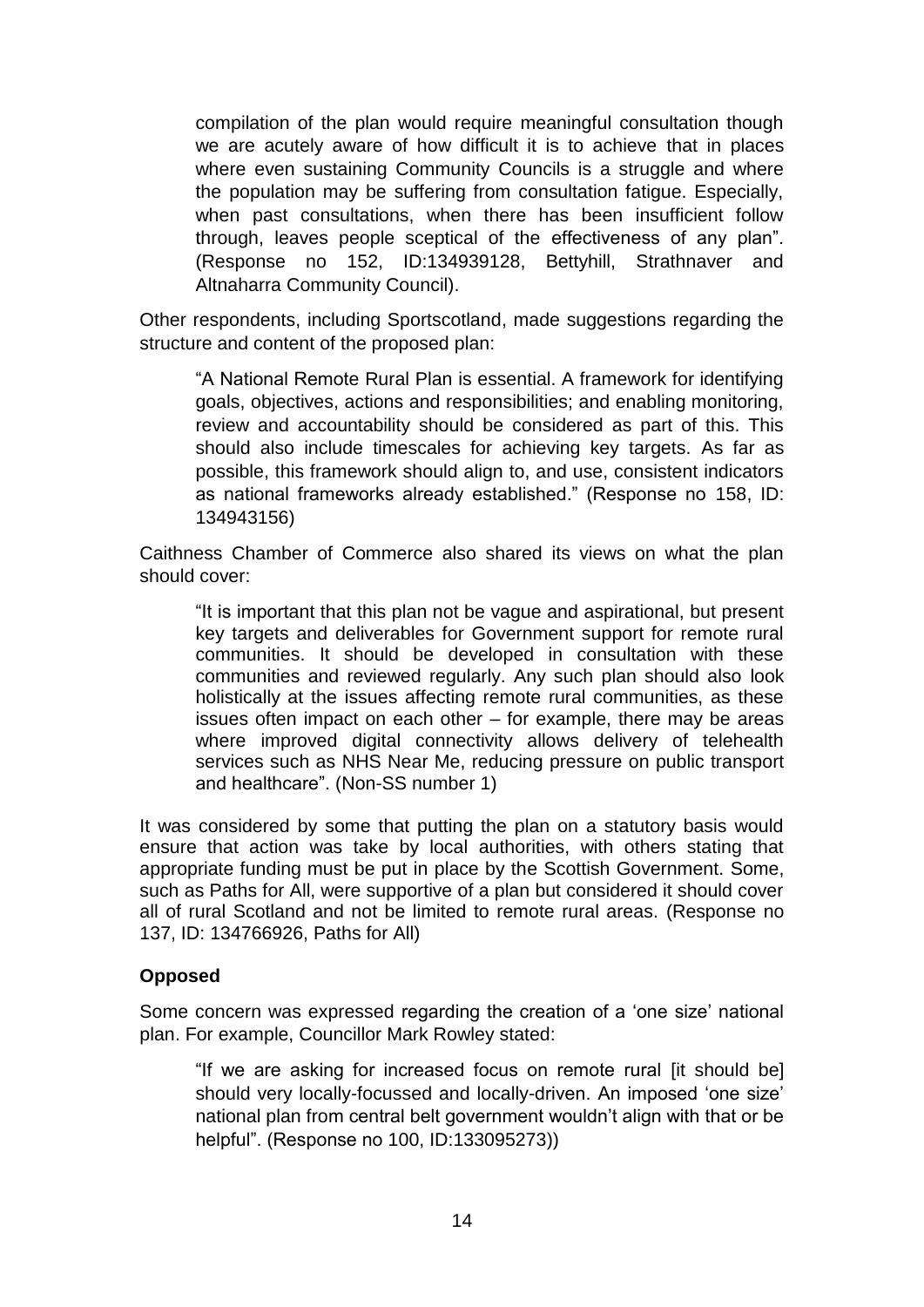## **Q8. How often should the plan be reviewed?**

One hundred and seventy-two respondents (99% of the total) answered this question. Of those respondents:

- $\bullet$  19 (11%) chose 'every 10 years';
- 84 respondents (49%) considered the plan should be reviewed every 5 years;
- 31 (18%) chose 'every 3 years';
- 14 (7%) chose 'every year';
- $\bullet$  12 (7%) didn't know;
- nine (6%) chose another frequency;
- two (1%) said there was no need for regular reviews.
- one (<1%) did not explicitly choose one of the options provided in the survey.

Of the seven available options, 'every 5 years' was selected most often by respondents (49%). The next popular option was 'every three years' (18%). The views of other respondents were spread between the remaining available options.

**Q9. The Boundary Commission is normally required to ensure that all constituencies and wards contain similar populations, even if that results in rural constituencies and wards being much larger than urban ones. At present, the only exceptions are for a few island areas (e.g. Orkney, Shetland and the Western Isles must remain separate constituencies, despite their relatively small populations). Do you believe further exceptions should be made for mainland remote rural areas?**

One hundred and seventy respondents (98%) answered this question. Of those respondents:

- 122 (72%) felt that further exceptions should be made for mainland remote rural areas;
- 14 (8%) felt that no further exceptions should be made for mainland remote rural areas;
- 33 (19%) responded that they 'didn't know;'
- one (<1%) did not explicitly choose one of the options provided in the survey.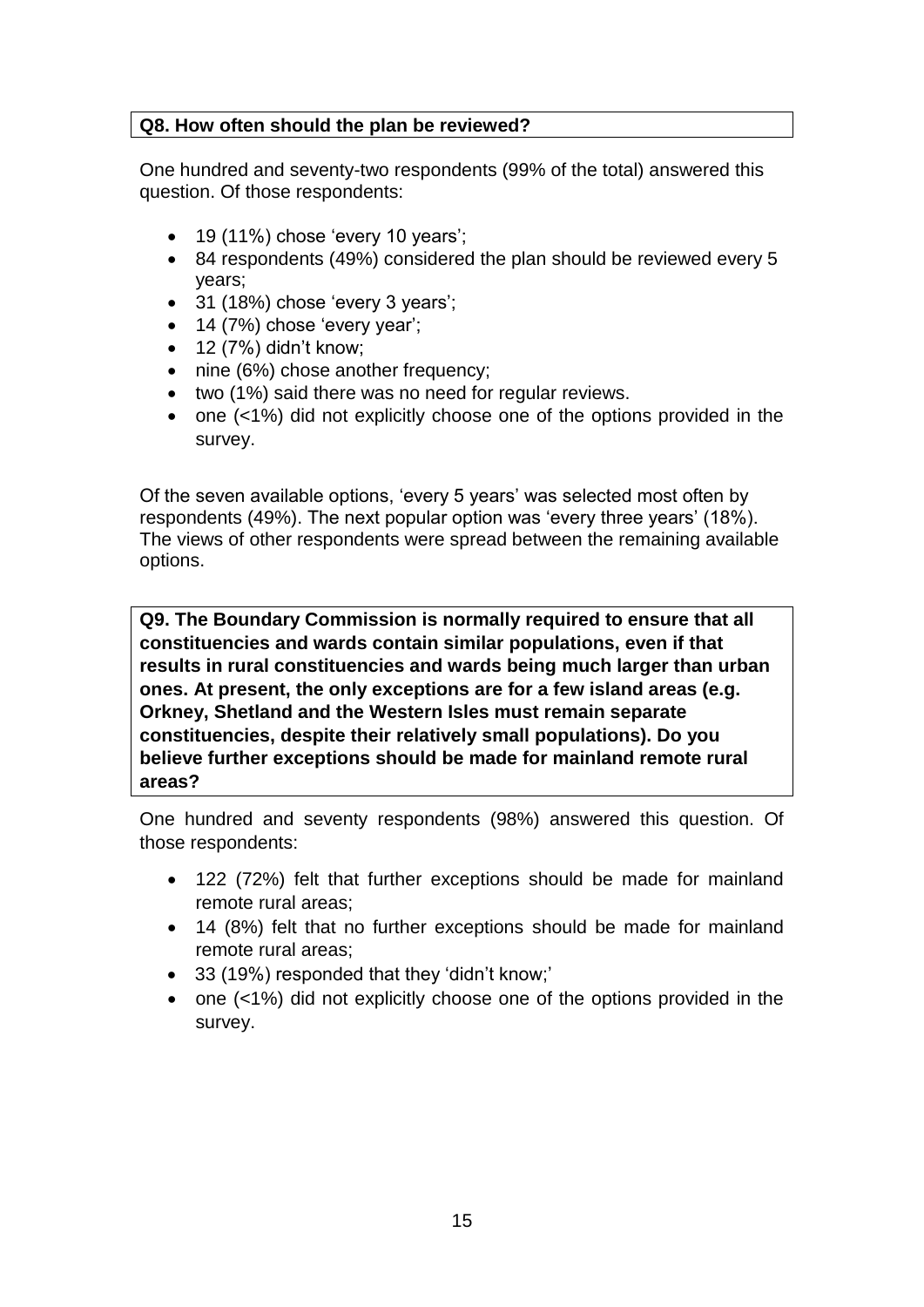## **Yes – further exceptions should be made for mainland remote rural areas**

A number of respondents considered that remote rural areas face many of the same challenges as islands and that any exceptions currently made for islands should therefore also extend to remote rural communities.

Ailsa Higgins was of the view that some rural mainland areas were more remote and isolated than islands:

"There are extreme context-specific factors which influence the needs/challenges and political preferences within remote rural areas. Some remote rural mainland areas (such as Campbeltown or Caithness) are more isolated that islands. Islands should not (in my opinion) be given more rights/recognition of isolation just because they happen to have a body of water surrounding them. There are mainland remote rural areas which are far more isolated. An example is Highland, where the mass of people in Inverness and their concerns, needs and political choices, will totally overrule the voting patterns of more isolated communities which have fewer numbers." (Response no 132, ID:134632367)

One respondent, Adam Pellant, stated that some areas are underrepresented due to the current set up of constituencies and wards:

"The reasons for smaller-population constituencies/wards on some islands should apply for mainland remote areas too. I feel that besides population size, there has to be a consideration of geographical size/spread and the extent to which a constituency/ward can be considered as an area which can function as a whole unit and be served as a whole unit, given factors such as major access constraints throughout the area. Perhaps a measure could be taken of the journey times taken for a single MP/MSP/Councillor to cover the extent of a constituency's/ward's geographical area, in setting boundaries of constituencies/wards. Some maximum journey time for that could be a fair criterion in boundary setting, if balanced against population size. As things stand, some wards and constituencies in the highlands are vast, with poor road infrastructure further exacerbating coverage by single Councillors and MPs/MSPs, which in reality leads to underrepresentation of certain areas compared to others. (Response no 118, ID:130214470)

Some respondents, including Scotland's Rural Collage/SLA consulting (SRUC/SLA), highlighted the potential benefits of making exceptions for some remote rural areas. It was suggested, for example, that such changes could lead to more area-specific decision-making and allocation of budgets. SRUC/SLA stressed however that it was unaware of any research on the impact such a change would have. (Non SS Response no 4, SRUC/SLA)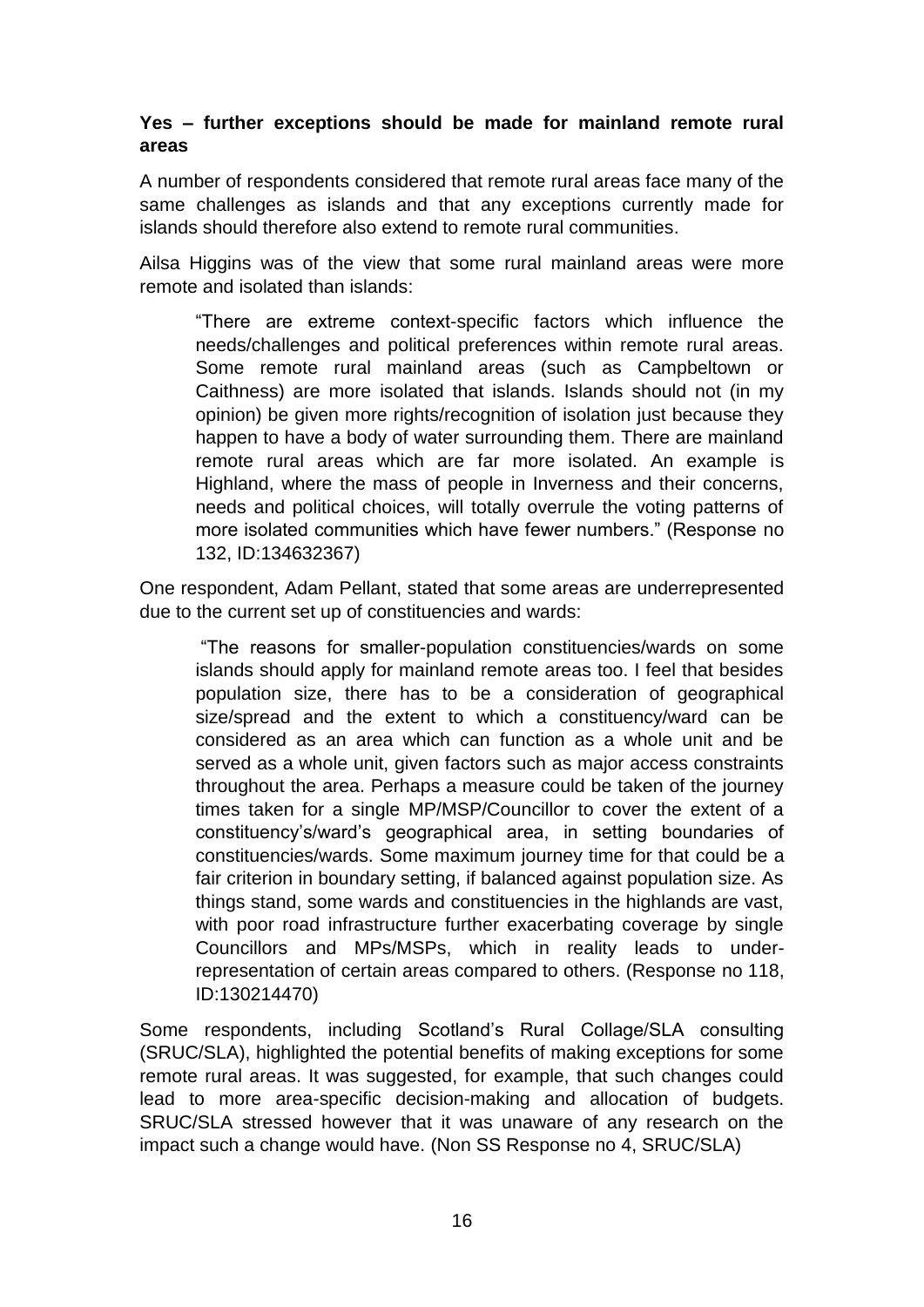## **No further exceptions should be made for mainland remote rural areas**

Most who responded in this way were of the view that it is not necessary for ward and constituency areas to be made smaller, with many considering that there are already too many elected members in position. It was also expressed that changing boundaries could lead to confusion and thus be unhelpful.

One respondent considered that allowing for smaller constituency areas "would not be particularly fair" and that instead the focus should be creating an understanding the issues facing remote rural communities and funding being allocated to help support those communities. (Response no 134, 134733720, ID: Helmsdale Community Council).

Aberdeenshire Council noted that it was unaware of any demand in remote rural communities for any changes to boundaries to be made. (Response no 145, ID: 134898655)

**Q10. Taking account of both costs and potential savings, what financial impact would you expect the Bill to have on:**

**Government and the public sector;**

**Businesses;**

#### **Individuals.**

A total of one hundred and sixty-seven respondents (97%) answered this question. However, many of those who responded did not leave further comment. Those who did comment did not necessarily comment on all three sectors that the question asks about.

#### **Government and the public sector**

Of those who answered:

- 22 (13%) thought that the proposed Bill would lead to a significant increase in costs for the Government and the public sector;
- 83 (50%) thought it would lead to some increase in costs;
- 37 (23%) thought it would be broadly cost-neutral;
- two (1%) thought it would lead to some reduction in costs;
- three (2%) thought it would lead to a significant reduction in costs;
- $\bullet$  19 (1%) were unsure;
- one (<1%) did not explicitly choose one of the options provided in the survey.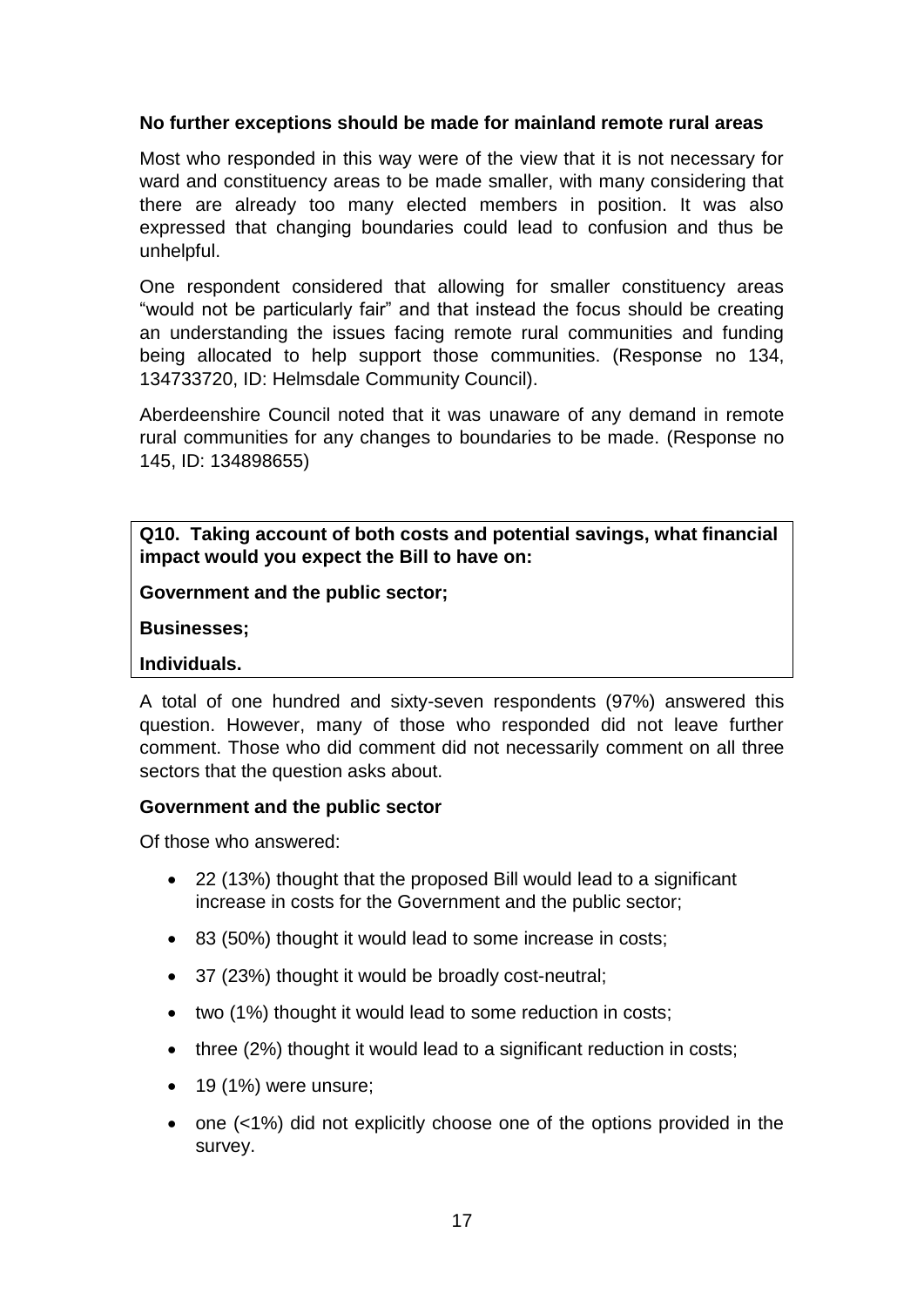As the figures above demonstrate most considered that the Bill would lead to at least some increase in costs for the Government and public sector.

Many respondents were of the view that the Bill would require the Government and local authorities to invest in remote rural communities in order to improve services and infrastructure. Any such investments would need to be tailored to the specific needs of remote rural communities and, as a result, could be more expensive. It was considered, however, that this would help to tackle issues such as depopulation by making remote rural areas more attractive for people to relocate to. Therefore, many respondents felt that any costs incurred would have a long-term beneficial effect on remote rural communities by boosting the local economy.

Some respondents considered that the Bill would be cost-neutral as, rather than incurring additional costs, it would lead to a redistribution of existing expenditure, with an anonymous respondent stating:

"If designed correctly, nationally [this] should be largely cost-neutral as it is just diverting spend and forcing efficiency improvements. For local individuals and businesses, improved services would be expected to reduce costs. The key is to spend money and provide reliable services and infrastructure, which with efficiency improvement and detailed spending scrutiny can actually reduce overall costing, while improving quality of service." (Response no 3,, ID:129916511)

Very few respondents considered that the Bill would lead to a reduction in costs for the Government or public sector, with one stating that if spending was tailored to the needs of remote rural areas it would lead to less local opposition to projects and thus reduce costly delays.

## **Businesses**

Of those who responded:

- six respondents (4%) thought that the Bill would lead to a significant increase in costs for businesses;
- 29 (16%) thought it would lead to some increase in costs;
- 65 (38%) thought it would be broadly cost-neutral;
- 35 (21%) thought it would lead to some reduction in costs;
- seven (5%) thought it would lead to a significant reduction in costs;
- $\bullet$  25 (15%) were unsure.

While some respondents considered that a degree of initial outlay would be required from businesses in order to take any remote rural proofing measures into account, it was hoped that the Bill would benefit businesses financially in the long-term. It was noted that many businesses in remote rural areas are small or medium sized enterprises which must contend with issues such as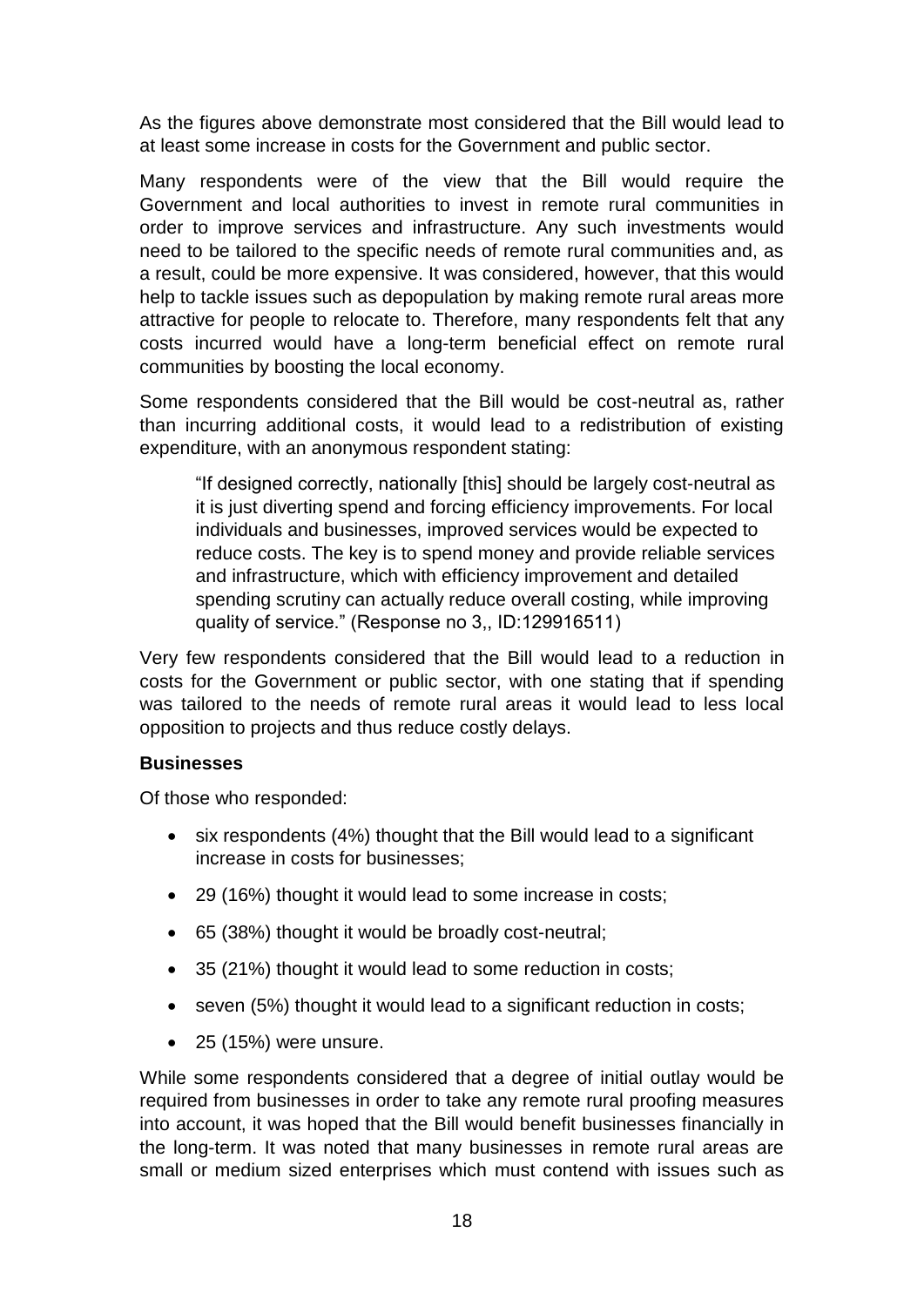higher distribution and delivery costs and poor digital connectivity. It was anticipated that, in ensuring that any specific issues faced by remote rural communities are taken into account by the Government and public bodies when making policy, the Bill will help to counteract these issues and thus lead to savings for businesses. As SLAED Rural Group stated in its response:

"The business profile of remote rural areas across Scotland is largely SMEs with the majority of these being micro businesses, which do not hit the Government's growth agenda for support but play a vital role in sustaining vibrant local communities. The ongoing challenges for remote rural SMEs are issues such as poor mobile/digital coverage, higher distribution/delivery costs, less choice of utility suppliers which can drive up the operating costs. However, this Bill could present a real opportunity to seek more resources for businesses in island/remote rural areas and in particular to support fragile island and remote rural communities with self-employment. (Response no 159, 134951081)

## **Individuals**

Of those who responded:

- four respondents (2%) thought that the Bill would lead to a significant increase in costs for individuals;
- 21 (11%) thought it would lead to some increase in costs;
- 61 (36%) thought it would be broadly cost-neutral;
- 49 (30%) thought it would lead to some reduction in costs;
- 12 (8%) thought it would lead to a significant reduction in costs;
- $\bullet$  21 (13%) were unsure.

It was again expected that the Bill would lead to some improvements to infrastructure and amenities in remote rural areas. This in turn would benefit individuals financially by offsetting the specific expenses associated with living in remote rural areas, such as the high costs of travel. One anonymous respondent stated:

"(T)here is a higher cost of living in rural Scotland – cost to travel, cost to import, heating (poor standard of housing) and low paying jobs. Any support from government would improve these factors and have potential savings to the local individuals and businesses" (Response no 7, ID:130443898)

Some concern was expressed, however, that any costs associated with the Bill would have to be met by local authorities and that those costs would be passed on to individuals by means, for example, of higher taxes. One respondent, Alison Smith, stated: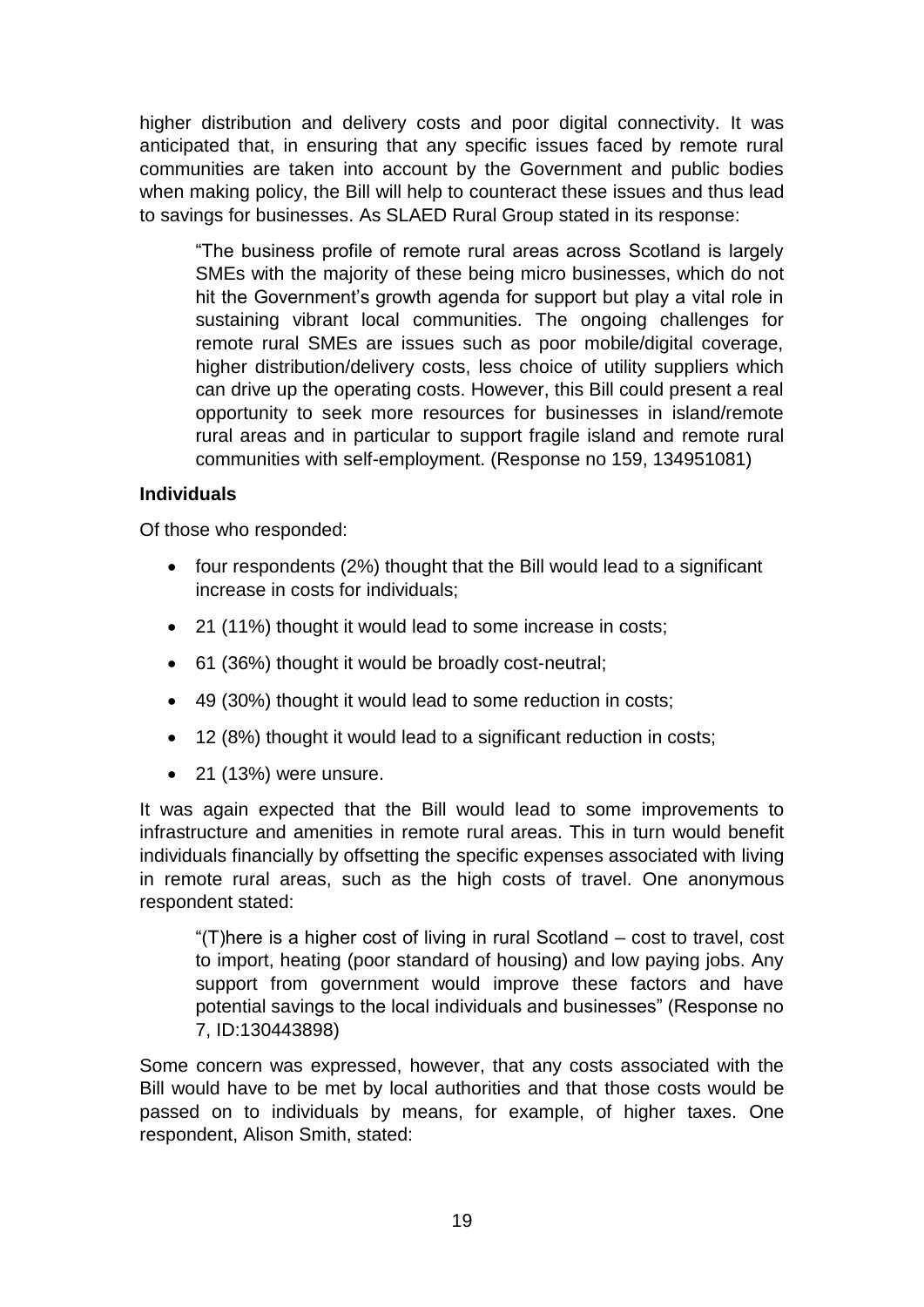"In the short-term individuals across the country will need to be prepared to pay more in tax and service costs. In the long term, all of the population will be losers in terms of finance if the problems are not faced now." (Response no 167, ID: 134985084)

## **Q11. Are there ways in which the Bill could achieve its aim more costeffectively (e.g. by reducing costs or increasing savings)?**

One hundred and eighteen respondents (68%) answered this question.

Many respondents suggested ways in which the Government and public sector could ensure efficiencies when carrying out remote rural proofing and producing remote rural plans. For example, by setting clearly defined objectives which are regularly tracked and reviewed. (Response no 3, ID: 129916511, anonymous)

Other respondents highlighted the need for information and experience to be shared between different communities and local authorities in order to lessen the likelihood of duplicated work. (Response no 84, ID: 130463122, Tim King) Others emphasised the need for the Government and public bodies to engage with local communities, with one respondent stating:

"Do on-the-ground research within remote rural communities to find out what would work. Fuel co-operatives in a highly forested area where forestry companies are bound to give or sell at a reduced rate wood to the communities would reduce fuel costs. Reducing road tax in rural areas, acknowledging the necessity of a vehicle and the lack of other transport options. Circular economy initiatives which encourage communities to find sources for food, fuels, etc locally would reduce the transport costs of bringing these in or individuals having to go and get them." (Response no 25, ID: 134254507, Anonymous)

Some respondents discussed more practical ways in which costs could be kept low, for example, by ensuring the IT infrastructure is in place to reduce the need for travel over long distances for meetings undertaken by public body officials:

"The obvious, less government funded driving to meetings at who knows what per mile, overnight stays and staff hours involved, particularly when most fragile communities have access to reasonable broadband and video conferencing should be front and centre of any consultation. That saves some pennies, the real savings are to be made in employing and trusting to local people and expertise." (Response no 103, ID; 133625426, Ewen McLachlan)

SRUC/SLA questioned whether remote rural proofing will need to be factored into all policies made by the relevant public bodies, noting that savings could be made if such considerations needed to be made only when the authority considered it necessary: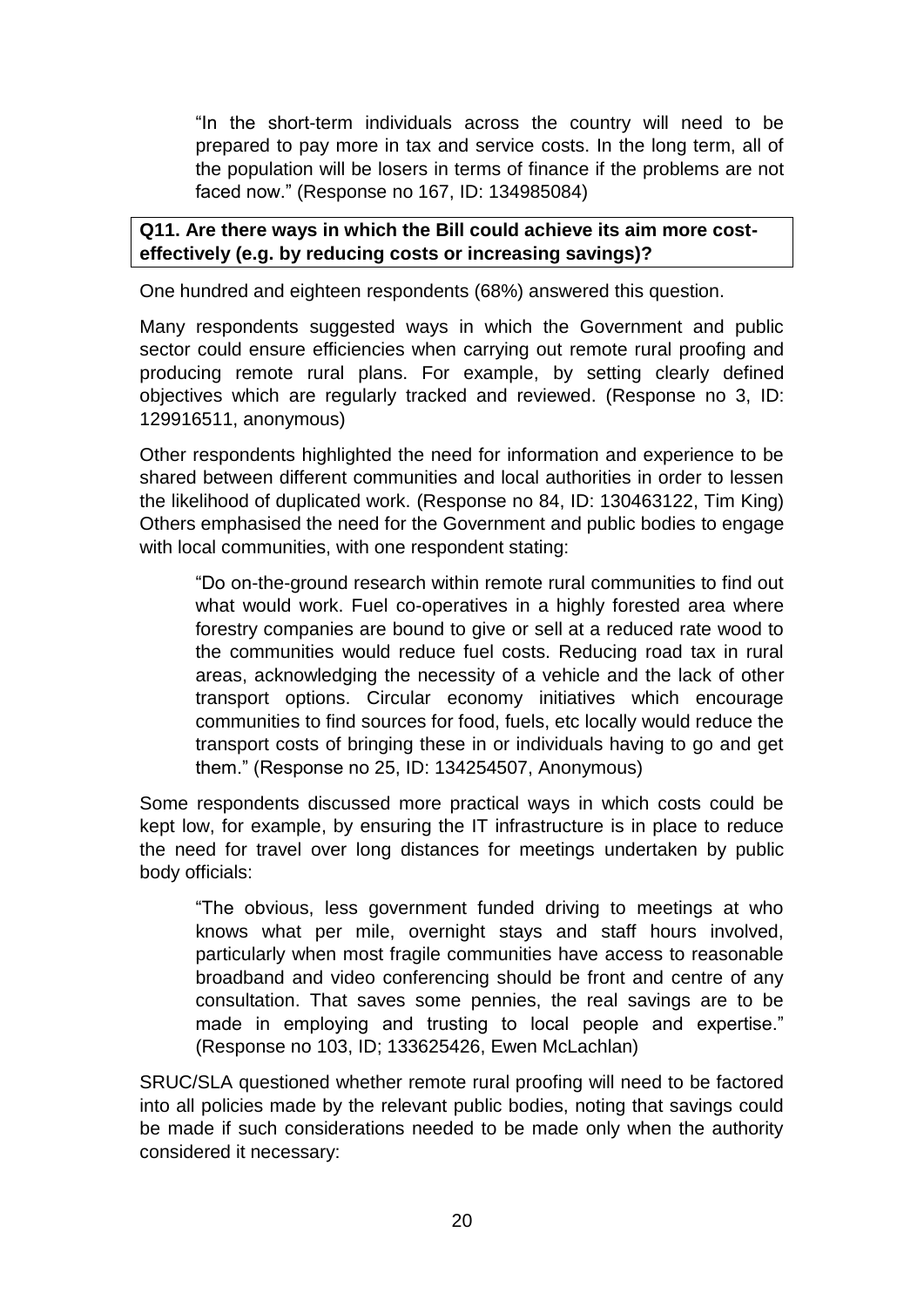"It will be important to consider whether all policies, strategies, etc. emanating from relevant public bodies will be subject to remote rural proofing (as is the case with rural proofing in England, for example) or only some. The latter is the case with Island Communities Impact Assessments (ICIA), for example, where the process will only apply in instances where the authority deems they are required. While such an approach runs the risk that opportunities may be missed to undertake island proofing, it will reduce the burden on authorities who will not be required to undertake the process in every instance. Key, of course, will be making sure the rationale behind the decision not to undertake an ICIA is transparent. This is something that should be considered with potential rural proofing." (Non SS Response no 4

**Q12. What overall impact is the proposed Bill likely to have on equality, taking account of the following protected characteristics (under the Equality Act 2010): age, disability, gender re-assignment, maternity and pregnancy, marriage and civil partnership, race, religion or belief, sex, sexual orientation?** 

One hundred and sixty-nine respondents (99%) answered this question. Of those respondents:

- 81 (48%) considered that the Bill would have a positive impact with 29 (17%) considering it would have a slightly positive impact;
- 41 (25%) considered that the impact would be neutral;
- three (2%) considered that the Bill would have a negative impact;
- 15 (8%) were unsure.

## **Positive impact**

It was suggested that those with protected characteristics can often find it difficult to access appropriate support services due to the constraints of living in remote rural areas (such as a lack of sufficient public transport). It was anticipated that the Bill could help improve this situation, particularly for older people and disabled people. One anonymous respondent stated:

"In rural locations individuals could sometimes feel isolated, and even embarrassed, if they cannot access services locally (relatively), and in some cases this could delay or prevent them from accessing. Improved services with less travel time can help to address this". (Response no 3, ID:129916511)

The impact that living in remote rural areas can have on both older and younger people was highlighted by other respondents:

"The main problems I see relate to young people being able to afford to live and work here and for older folk to obtain the care they need to be able to stay here safely in their home (or at least to stay locally in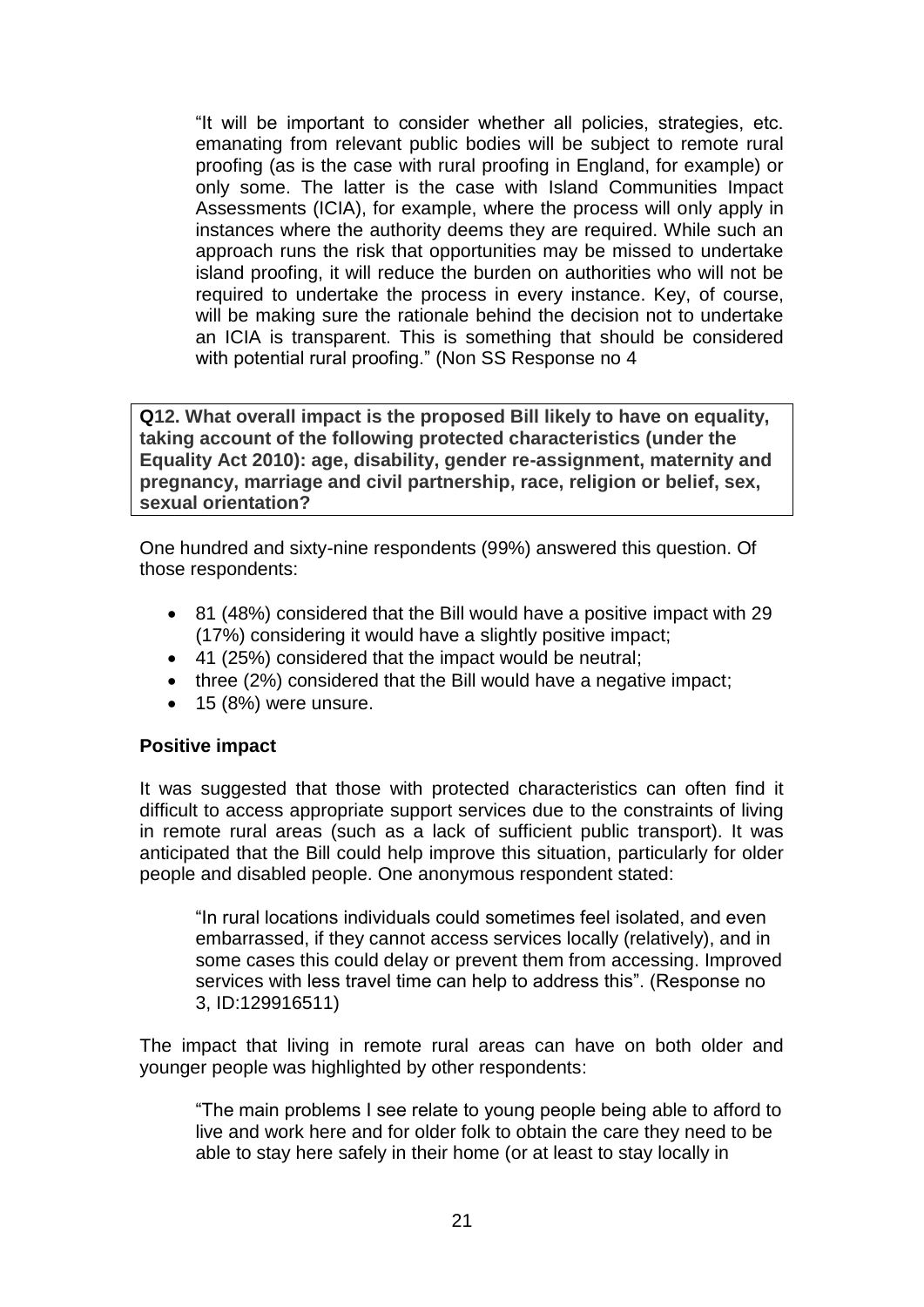sheltered accommodation)". (Response no 84, ID: 130463122, Tim King)

Specific mention was also made of challenges facing expectant and new mothers:

"It would be very good if maternity services could be improved and be more locally available. This could have the positive effect on local populations encouraging families to stay in their local communities." (Response no 28, Anonymous, ID:134297839)

#### **Negative impact**

Of the few respondents who considered that the Bill could have a negative impact on equalities, one was of the view that it might make those with protected characteristics less likely to seek support or help for fear of being stigmatised:

"It will make it harder for disabled people in remote rural communities to put their heads above the parapet and ask for their rights and easier for them to be bullied and for hate incidents to occur". (Response no 39, ID:134884301, Anonymous.)

## **Q13. In what ways could any negative impact of the Bill on equality be minimised?**

One hundred and six respondents (61%) answered this question.

Many respondents considered that any negative impact on equality could be minimised by consulting local communities on decision-making and by reviewing any decisions made. One anonymous respondent suggested that the following was required:

""Flexibility within the legislation to accommodate the diversity of remote communities – not treating them all the same. Community centred approach." (Response no 40, ID:134892847)

Some reference was made to the issue of depopulation, particularly with younger people moving away from remote rural areas. It was considered that if the Bill could help address this problem communities would benefit. Morag Keenan called for:

"greater resident age range through more affordable housing, encouraging skilled workers, better and affordable connectivity and incentives for young people to settle and work in the area." (Response no 102, ID:133305756)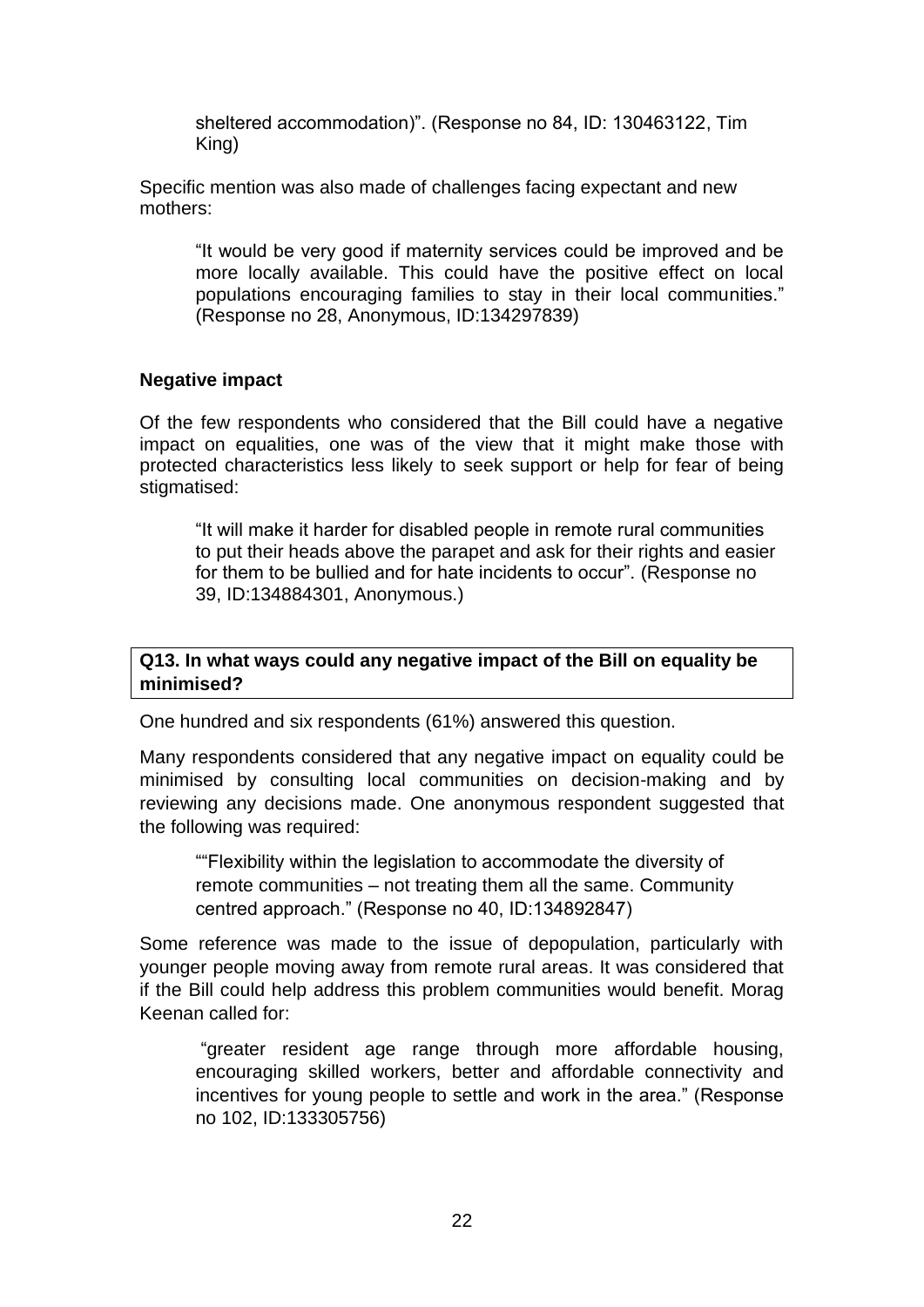**Q14. Do you consider that the proposed Bill can be delivered sustainably, i.e. without having likely future disproportionate economic, social and/or environmental impacts?**

One hundred and sixty-eight respondents (97%) answered this question. Of those respondents:

- 120 (71%) considered that the Bill could be delivered sustainably
- 11 (7 %) considered that the Bill could not be delivered sustainably;
- 37 (22%) did not know if the proposed Bill could be delivered sustainably.

## **Yes – the proposed Bill can be delivered sustainably**

It was considered by some that the Bill could be delivered sustainably by ensuring decisions are made which take into account the differing needs and priorities of different communities. Reference was also made to the positive impact the Bill could have by leading to increased investment in remote rural areas:

"Sustainability should be at the heart of the Bill. Enabling remote communities to be resilient (and not fragile) would be beneficial economically, socially and environmentally. These places are often the face of Scotland that people from around the world come to see and visit. Better infrastructure and more focus on them will surely enable them to thrive, to be economically more sustainable, and to protect their extraordinary USP -- the unique and beautiful remote rural landscape". (Response no 24, ID: 133833604, Anonymous)

The view that the Bill could help rural remote areas to thrive was echoed by others, with an anonymous respondent stating:

"In having specific legislation which supports remote and very remote rural areas, this would help communities stay viable and thrive. They would become attractive to live in and help counteract depopulation. With people being able to gain employment, education and access services in their area, there would be a reduction in travel to access those services, reducing the environmental cost of travel". (Response no 31, ID: 134403709, Anonymous)

## **No – the proposed Bill cannot be delivered sustainably**

Those who commented felt that the changes outlined in the Bill would incur costs for remote rural communities, thus lessening the likelihood of the Bill's aims being delivered sustainably in the long term.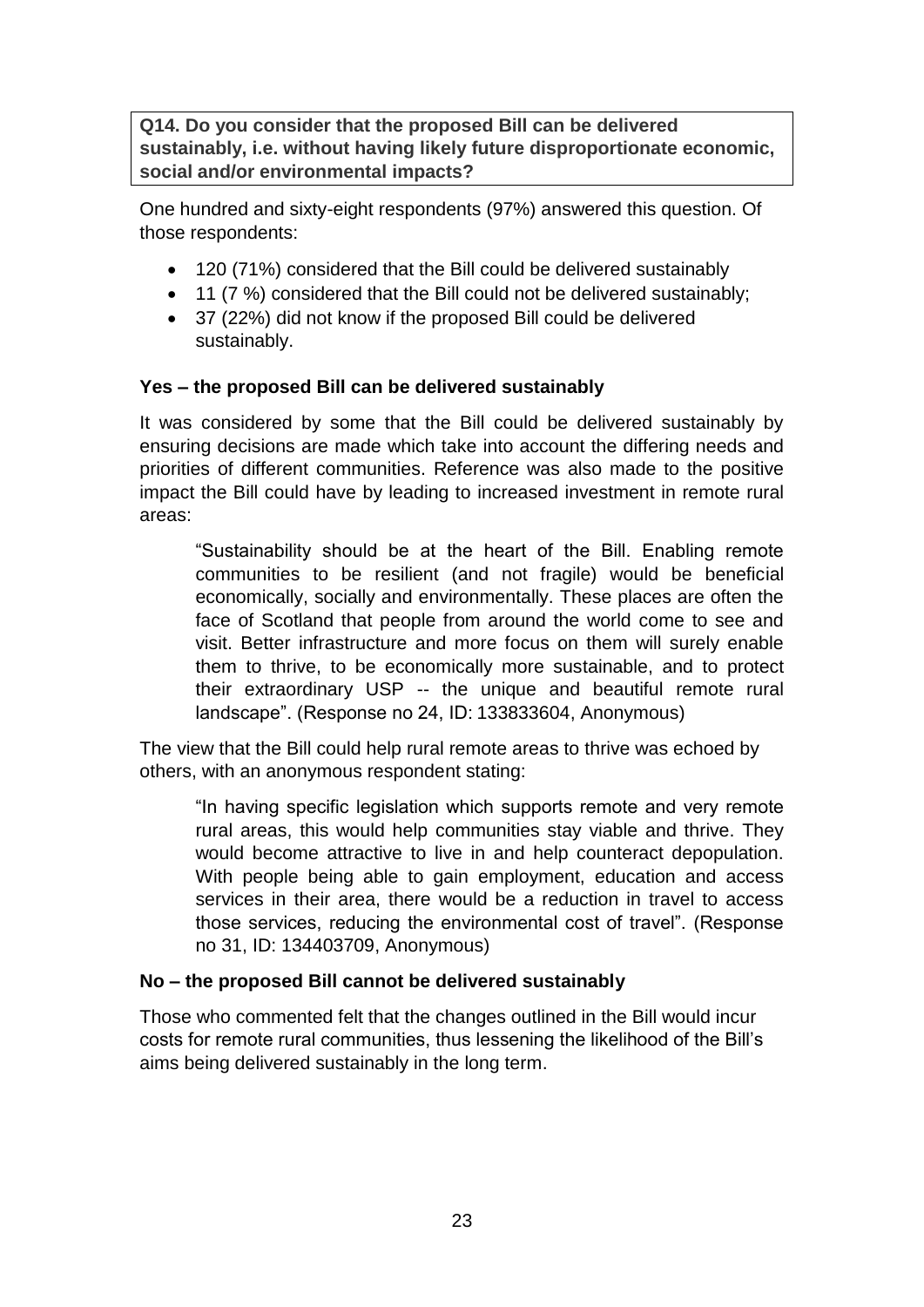## **SECTION 4: MEMBER'S COMMENTARY**

Gail Ross MSP has provided the following commentary on the results of the consultation, as summarised in sections 1-3 above.

In writing this commentary I would like to thank the many individuals and organisations which have assisted me in the run up to, and during, the consultation on my proposal for a Member's Bill. I extend special thanks to the Scottish Parliament's Non-Government Bills Unit, my team, and of course the individuals and organisations who responded to the consultation.

During my time as Deputy Convener of the Rural Economy and Connectivity Committee, I helped take the Islands (Scotland) Act (2018) through the Parliament. I noted that many of the issues that island communities faced and sought legislation to remedy were similar to issues faced by remote rural mainland communities such as my own. This proposed Bill suggested: introducing 'Remote Rural Proofing' similar to the 'island proofing' found in the aforementioned legislation, empowering remote rural communities, and a 'National Remote Rural Plan' which would place a duty on all future Scottish Governments to prepare a plan which would set commitments across all policy areas of Government in order to support and promote our remote rural communities.

Of the 173 responses, I was immensely pleased at the near-unanimous (95%) support of legislating to enhance the consideration given to remote rural mainland communities by public bodies in Scotland. Likewise, 97% of respondents were supportive of placing the concept of Remote Rural Proofing into legislation.

On reading the responses, there was a strong sense that remote rural communities felt left behind by the decision-making in Edinburgh and London. Those who supported the Bill saw it as a way of decentralising decision-making and empowering remote rural communities to make decisions based on their own interests. Just over half the respondents believed that councils do not have adequate powers to deliver positive outcomes for their remote rural communities. The proposed Bill suggests increasing the powers of local authorities in order to remedy this.

I noted with interest that 72% of respondents believed that rural mainland constituencies should be split into smaller sizes as this would address the huge disparity in constituency sizes across mainland Scotland. As someone representing a constituency where it takes almost 12 hours to drive a full lap of the constituency, I fully agree with this sentiment. Certain islands are permitted to remain as single electoral areas and I believe this should extend to the mainland too.

It would be remiss of me not to address some of the concerns that were raised in the consultation.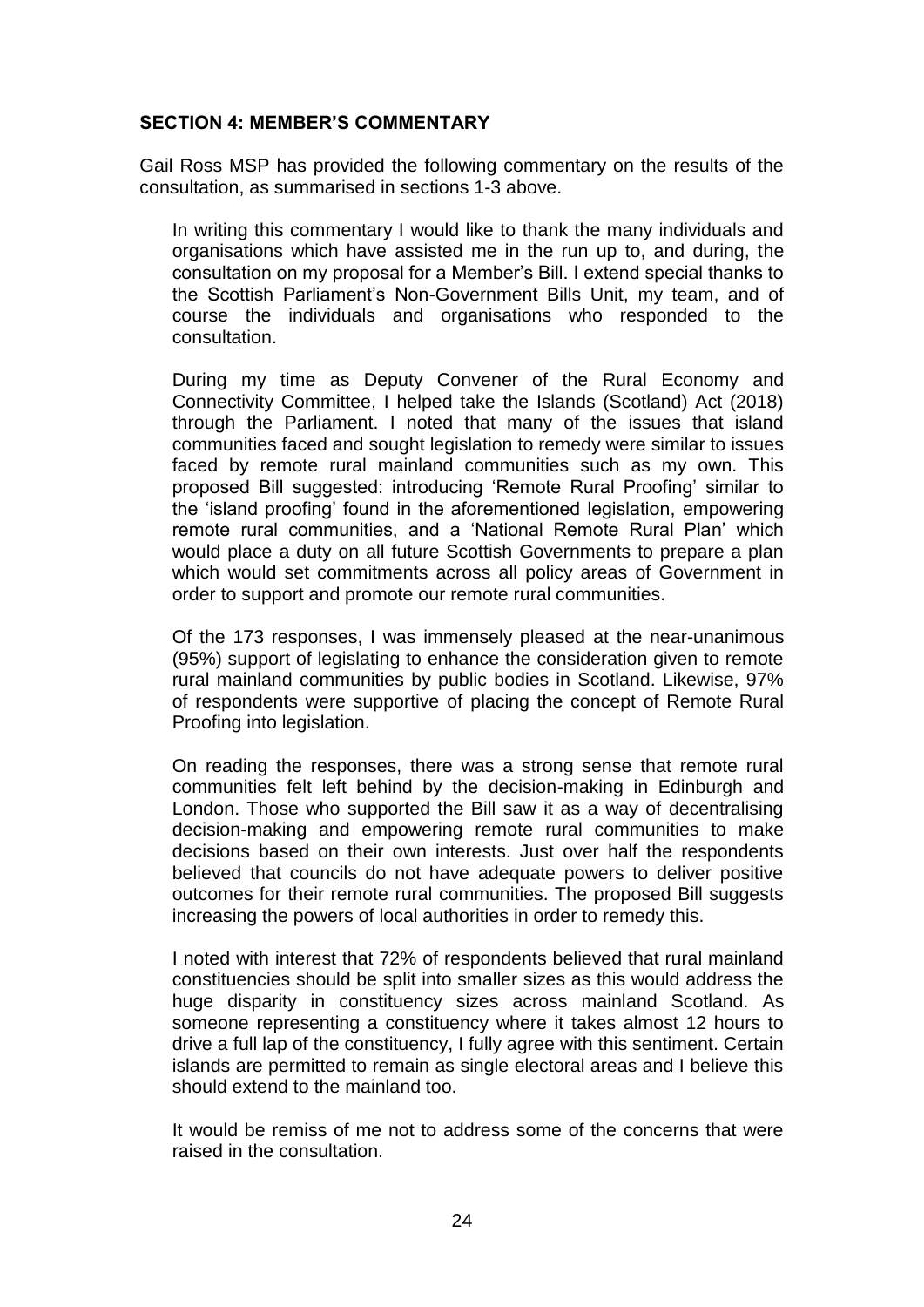One perceived disadvantage was that the Bill would define remote rural communities as one homogenous group and, as a result, fail to consider the varying needs of different communities. I disagree with this. As mentioned previously, one of the ways the Bill seeks to empower remote rural communities is by granting additional powers to local authorities. This for example, would allow the Highland Council to make decisions that benefited their remote rural communities whilst allowing Argyll & Bute Council to make different decisions to benefit their own remote rural communities.

Another concern was that increased investment in remote rural communities may lead to increased taxes, affecting people financially. I agree that proposed investment would need to secure additional funding, but my belief is that investing in our remote rural communities will financially benefit these communities in the long run. A 'National Remote Rural Plan' as proposed in the Bill could see the Scottish Government find ways to decrease travel costs, improve housing, and attract inward investment to remote rural communities. I am confident that the Bill process will allow the necessary space for debate, discussion and for a clear communication strategy to be put in place to address these and any other concerns going forward.

The consultation period closed on 31 January 2020. Since then we have had a global pandemic that we are still combatting, and Scotland's future remains uncertain as the UK's exit from the EU continues. Now more than ever we will need to protect our remote rural communities and encourage them to flourish. After the consultation period closed, I also made a personal decision to not seek re-election for the 6th session of the Scottish Parliament. Though I will not be an MSP if this proposed Bill makes its way through Parliament, I hope I have laid some of the groundwork for this issue to be carried forward. As the consultation process has shown, a real desire exists for legislative safeguarding of our remote rural communities.

Let me conclude by once again thanking all who participated in the consultation and gave of their time. Your contributions are invaluable.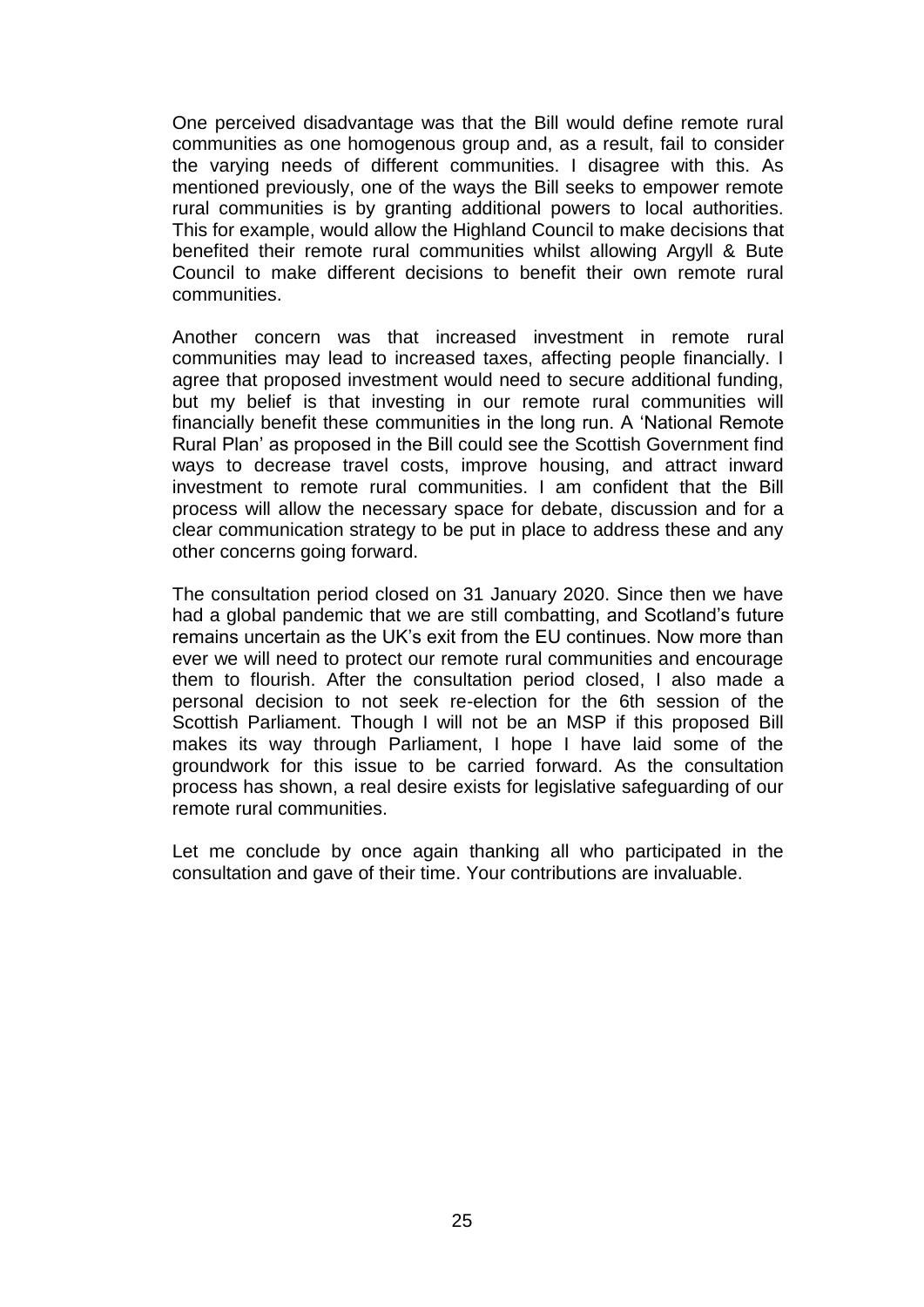# **ANNEXE**

Annexe A: Alphabetical list of public responses and reference numbers

Responses can be downloaded at:

[https://GailRossRemoteRuralCommunities.wordpress.com/](https://gailrossremoteruralcommunities.wordpress.com/)

| Name of individual/organisation.           | Response no. |
|--------------------------------------------|--------------|
| Aberdeenshire Council                      | 145          |
| Allan, Kay                                 | 95           |
| <b>Appin Community Development Trust</b>   | 91           |
| <b>Applecross Community Company</b>        | 136          |
| <b>Argyll and Bute Council</b>             | 153          |
| <b>Ballachulish Community Council</b>      | 75           |
| Barjonas, Peter                            | 129          |
| Bettyhill, Strathnaver and Altnaharra      | 152          |
| <b>Community Council</b>                   |              |
| Black, Jamie                               | 96           |
| <b>Blair Atholl and Struan Community</b>   | 164          |
| Council                                    |              |
| <b>Blargoans Limited</b>                   | 128          |
| <b>Burnett, Seoras</b>                     | 110          |
| <b>Caithness Chamber of Commerce</b>       | 169          |
| Cameron, David                             | 104          |
| Cardno, Sarah                              | 77           |
| <b>Carradale Community Trust Planning</b>  | 99           |
| Group                                      |              |
| <b>Community Land Scotland</b>             | 157          |
| <b>Community Transport Association</b>     | 117          |
| <b>Connect Assynt Ltd</b>                  | 144          |
| Curwood, Ros                               | 82           |
| <b>Development Trusts Association</b>      | 133          |
| Scotland                                   |              |
| Dounreay Stakeholder Group                 | 170          |
| Dumfries and Galloway LEADER               | 151          |
| <b>Local Action Group</b>                  |              |
| East & Central Sutherland Citizens         | 123          |
| Advice                                     |              |
| Elder, R                                   | 94           |
| Farlow, George                             | 168          |
| Forbes, John                               | 121          |
| Foxley, Michael (Dr.)                      | 101          |
| Gibson, Mark                               | 79           |
| <b>Glenorchy &amp; Innishail Community</b> | 92           |
| Council                                    |              |
| Hamilton, Robert                           | 74           |
| Harper, Emma (MSP)                         | 149          |
| <b>Helmsdale Community Council,</b>        | 134          |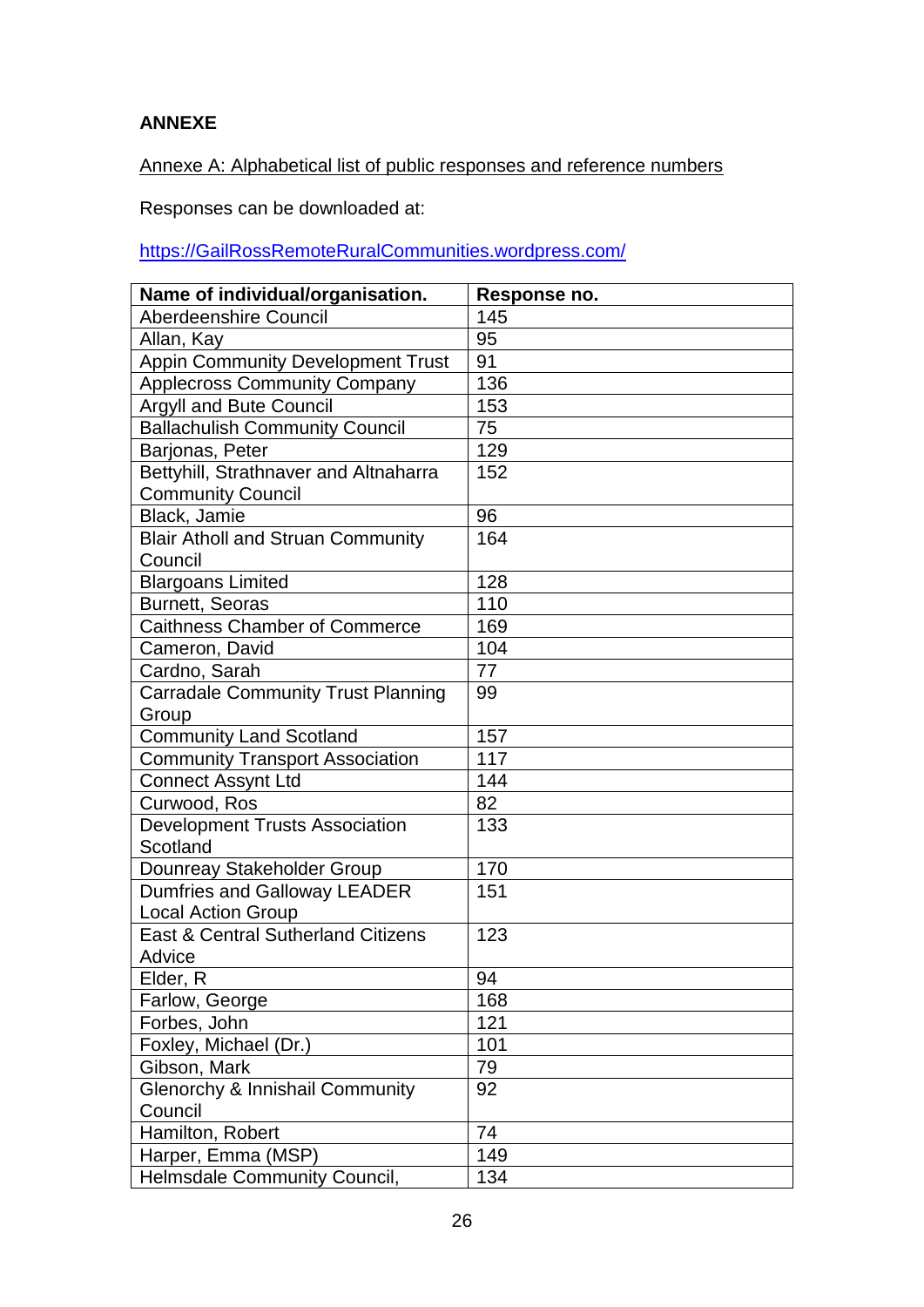| Highland                                     |     |
|----------------------------------------------|-----|
| Hicks, Tamara                                | 71  |
| Higgins, Ailsa                               | 132 |
| <b>Highland Community Broadband</b>          | 113 |
| <b>Highlands Small Communities</b>           | 161 |
| <b>Housing Trust</b>                         |     |
| Honeyman, Bruce                              | 72  |
| Inspiralba                                   | 88  |
| Isle of Gigha Heritage Trust                 | 141 |
| <b>James Hutton Institute</b>                | 165 |
| <b>John Muir Trust</b>                       | 160 |
| Johnston, Andrew                             | 116 |
| Kaye, Maggi                                  | 124 |
| Keenan, Morag                                | 102 |
| Kennedy, Ewan G.                             | 142 |
| Kerr, E                                      | 93  |
| Killin and District Community Trust          | 89  |
| <b>Killin Care Trust</b>                     | 112 |
| King, Mary                                   | 106 |
| King, Tim                                    | 84  |
| Knott, William                               | 127 |
| Knoydart Foundation                          | 119 |
| Law Society of Scotland                      | 171 |
| Lee, Simon                                   | 156 |
| Leith, lan                                   | 78  |
| LING (Local Initiatives in New               | 140 |
| Galloway)                                    |     |
| MacInnes, Megan                              | 155 |
| Macintosh, Fiona                             | 81  |
| McLachlan, Ewan                              | 103 |
| McMinn, Jannette                             | 68  |
| Morrison, John                               | 85  |
| Mountford, Charlotte                         | 83  |
| Murray, John                                 | 87  |
| Murray, Lorna                                | 120 |
| National Rural Mental Health Forum           | 122 |
| <b>Newcastleton &amp; District Community</b> | 80  |
| Trust                                        |     |
| Paths for All                                | 137 |
| Pellant, Adam                                | 118 |
| Prendegast, Andrew                           | 111 |
| Reynolds, Sandy                              | 90  |
| Richmond, Becky                              | 150 |
| <b>RIHAF</b>                                 | 107 |
| Robertson, Gordon (FRICS)                    | 139 |
| Robertson, Kat                               | 98  |
| Rose, Seb                                    | 86  |
| Rowley, Mark (Cllr.)                         | 100 |